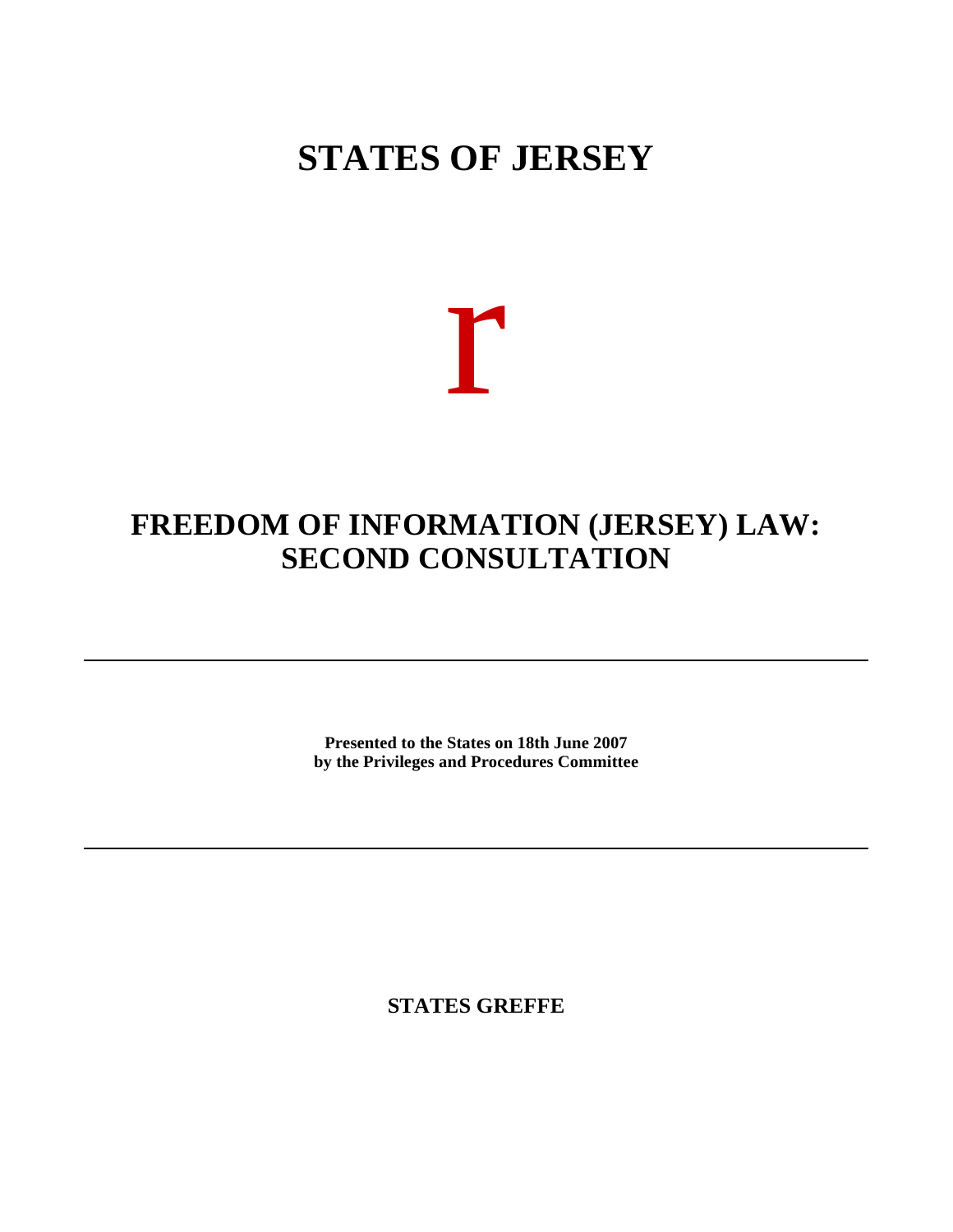#### **REPORT**

On 6th July 2005, the States agreed by 31 votes to 17 to request the Privileges and Procedures Committee to bring forward for approval the necessary draft legislation to give effect to the decision that the existing Code of Practice on Public Access to Official Information should be replaced by a Law, to be known as the Freedom of Information (Jersey) Law 200-.

Members will be aware that work has been continuing on the draft Freedom of Information Law, and on 26th April 2006 a consultation document (R.33/2006) was presented to the States. The deadline for responses to the consultation was June 2006, with a view to an early debate. The Committee requested the Corporate Services Scrutiny Panel to consider the financial and manpower consequences of the proposed Law in response to a request from the Council of Ministers that the full resource implications of the introduction of the Law be investigated by an expert following concerns that this might be considerable. The Committee believed that this review would fall within the remit of the Corporate Services Scrutiny Panel in accordance with Standing Order 136(c), and asked whether it would be prepared to review the draft Law.

Following consideration of the responses and further study of the draft Law, the Committee decided to request that a simpler version of the Law be prepared in response to concerns raised. Given the decision that a simpler Law would be more appropriate, the request to the Corporate Services Scrutiny Panel was left in abeyance. The revised draft Law was received by the Privileges and Procedures Committee on 10th January 2007.

Senator S. Syvret was the Committee representative concerned with FOI issues at that time, and he reviewed the proposed exemptions in the revised draft Law and raised a number of queries. These were reviewed by the Assistant Law Draftsman concerned and presented to the Committee together with associated documents on 11th April 2007.

The Committee approved the revised draft and agreed to pursue the request of the Council of Ministers that the full resource implications be investigated. The Deputy of St. Peter, as a member of PPC and of the Panel, referred the Committee's request to a Panel meeting for consideration. There was initial concern that the Panel was fully committed and unable to undertake a review at this time, but following further consultation the Panel agreed on 7th June 2007 that it would be in the public interest to undertake a focussed review of the resource implications of the draft Law with a view to informing the States' decision on this matter. The Panel agreed to advise the Committee that this matter would be covered in the first quarter of 2008.

The Committee is of the view that it is important to obtain the information which the Council of Ministers and members require in relation to the financial and manpower consequences of the Law prior to debate, and although the Committee would welcome an earlier start on this work, it fully appreciates that the Panel has a significant programme of work and is unable to include this in its programme at this time. It is therefore prepared to wait for the report of the Panel in the early part of 2008.

In the meantime, the Committee would like to seek any further comments from members, officers and the public in relation to the revised draft Law, which it will share with the Panel to assist it in its review.

#### **Derek Gray Chairman, Privileges and Procedures Committee**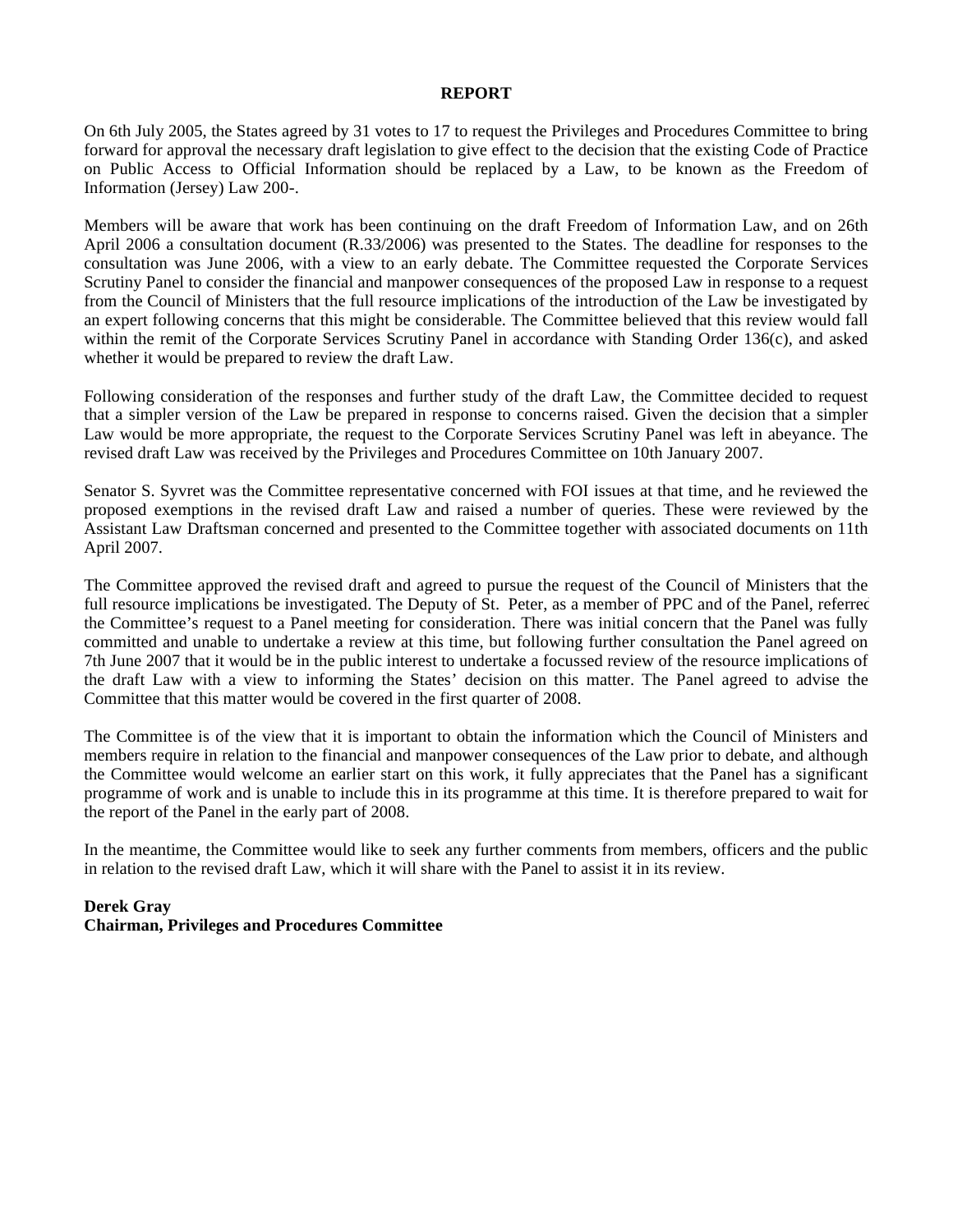

## **DRAFT FREEDOM OF INFORMATION (JERSEY) LAW 200-**

#### **Explanatory Note**

With a few exemptions, this Law will give people the right to be supplied with any information held by a public authority.

The exemptions are either absolute exemptions, where the public authority may refuse to supply the information, or qualified exemptions, where the public authority must supply the information unless it is satisfied that the public interest in supplying the information is outweighed by the public interest in not doing so.

In either case the public authority is still free to supply the information if it wants to do so and is not otherwise prohibited from doing so.

**PART 1** deals with interpretation.

*Article 1* defines certain words and phrases used in the Law, in particular "public authority", which is widely defined.

**PART 2** sets out the general right of access a person has to information held by a public authority and how access may be obtained.

*Article 2* provides the general right of a person to be supplied with information in the possession of a public authority, subject to specified exemptions.

*Article 3* requires a public authority to help a person who wants to make an application to it for information.

*Article 4* allows a public authority to ask for further details about the information requested.

*Article 5* provides that a public authority may charge a fee for supplying information but need not do so.

*Article 6* specifies the time in which a public authority must comply with a request for information.

*Article 7* sets out the way in which a public authority may provide the information requested.

*Article 8* allows a public authority not to comply with vexatious requests - normally those designed solely to cause administrative difficulty or inconvenience.

*Article 9* allows a public authority not to comply with repeated requests.

*Article 10* allows Regulations to be made to deal with the situation where a requested record of a public authority has been transferred to the Jersey Heritage Trust.

*Article 11* allows Regulations to be made prescribing the action a public authority must take if it decides to refuse a request for information.

*Article 12* allows Regulations to be made requiring public authorities to adopt publication schemes.

*Article 13* put a time limit on all exemptions.

**PART 3** deals with information that is absolutely exempt information.

*Article 14* set out the general rule that a public authority may refuse to supply information specified in the Part.

*Article 15* exempts information that is reasonably accessible by other means (e.g. by purchase at the States'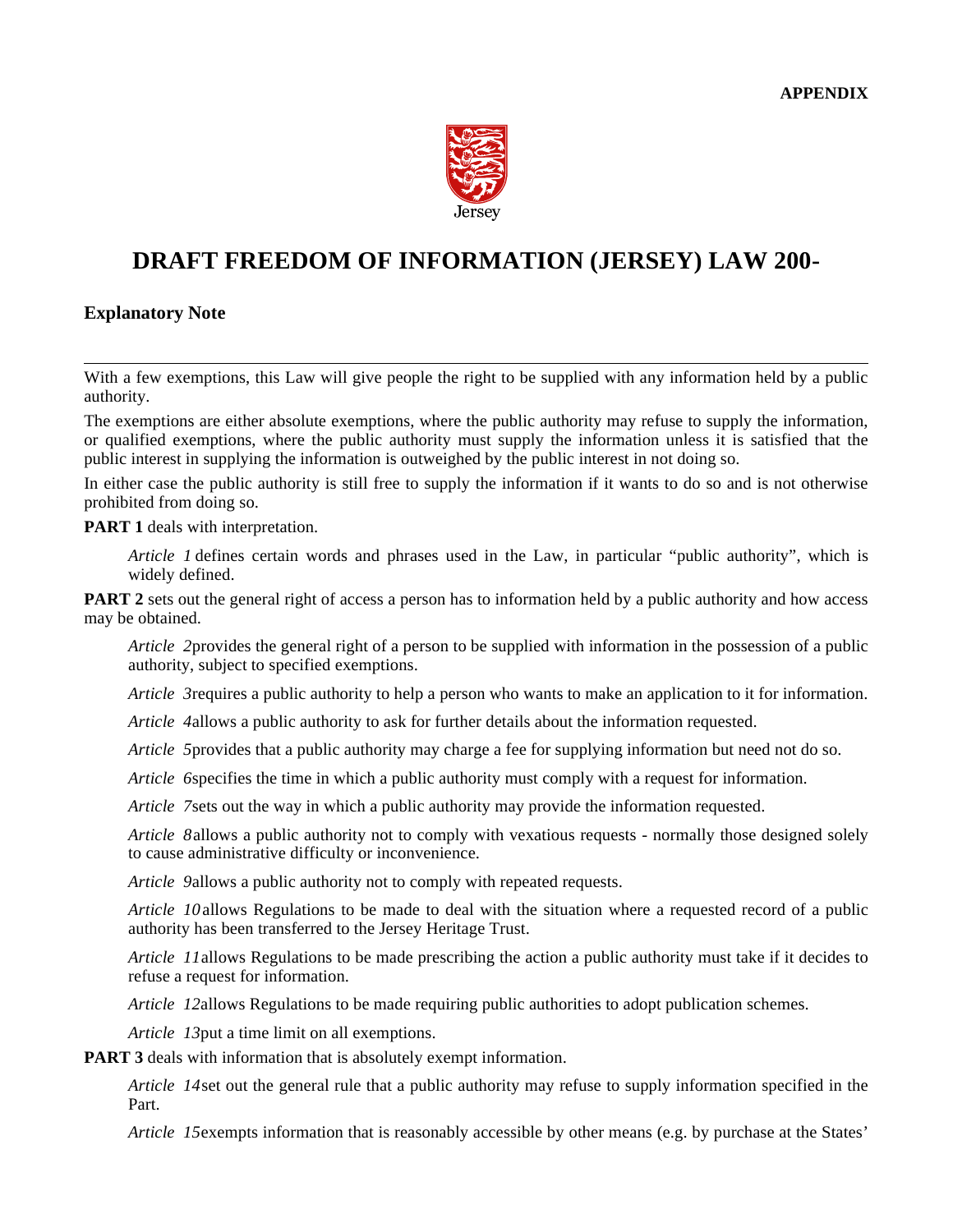bookshop).

*Article 16* exempts information where its disclosure is otherwise prohibited by legislation, a Community obligation or court action.

*Article 17* exempts information provided in confidence where its disclosure would be actionable.

*Article 18* exempts information needed to safeguard national security. The Chief Minister may issue a certificate that is conclusive evidence that this provision applies to specified information. The justification for the issue of the certificate can be challenged in the Royal Court (*see Article 42*).

*Article 19* exempts information which, if disclosed, would infringe the privileges of the States Assembly.

*Article 20* exempts information that may otherwise be obtained under Rules of Court.

*Article 21* exempts personal information that may otherwise be obtained under the Data Protection (Jersey) Law 2005.

**PART 4** deals with information that is qualified exempt information.

Article 22 makes it clear the a public authority must supply information specified in this Part unless it is satisfied, in all the circumstances, that the public interest in supplying the information is outweighed by the public interest in not doing so.

*Article 23* gives communications with Her Majesty qualified exemption.

*Article 24* gives information that has legal professional privilege qualified exemption.

*Article 25* gives trade secrets and information that could prejudice commercial interests qualified exemption.

*Article 26* gives to information that could prejudice the economic or financial interests of Jersey qualified exemption.

*Article 27* gives, for a finite time, information used to formulate States policy qualified exemption. The term "States' policy" means a decision made or a policy adopted by the Council of Minister, a Minister or a person to whom a Minister has delegated a function.

*Article 28* gives audit information qualified exemption.

*Article 29* gives information qualified exemption if its disclosure could endanger the physical or mental health of a person or a person's safety.

*Article 30* gives information qualified exemption if its disclosure could prejudice ongoing pay and condition negotiations between a public authority and its employees.

*Article 31* gives advice given by Law Officers qualified exemption.

*Article 32* gives information qualified exemption if its disclosure would prejudice the defence of the British Islands.

*Article 33* gives information qualified exemption if its disclosure would prejudice international relations.

*Article 34* gives information qualified exemption if its disclosure would prejudice law enforcement.

**PART 5** deals with the Information Commissioner and the Information Tribunal.

*Article 35* and Schedule 1 make the present Data Protection Commissioner and the Data Protection Tribunal into the Information Commissioner and the Information Tribunal for both the Data Protection Law and the Freedom on Information Law.

*Article 36* sets out the general functions of the Information Commissioner under the Freedom of Information Law.

*Article 37* requires the Information Commissioner, in consultation with the Privileges and Procedures Committee, to prepare an annual report, which the Committee will lay before the States Assembly.

Article 38 gives an applicant for information a right to appeal against any action taken by a public authority in respect of the application.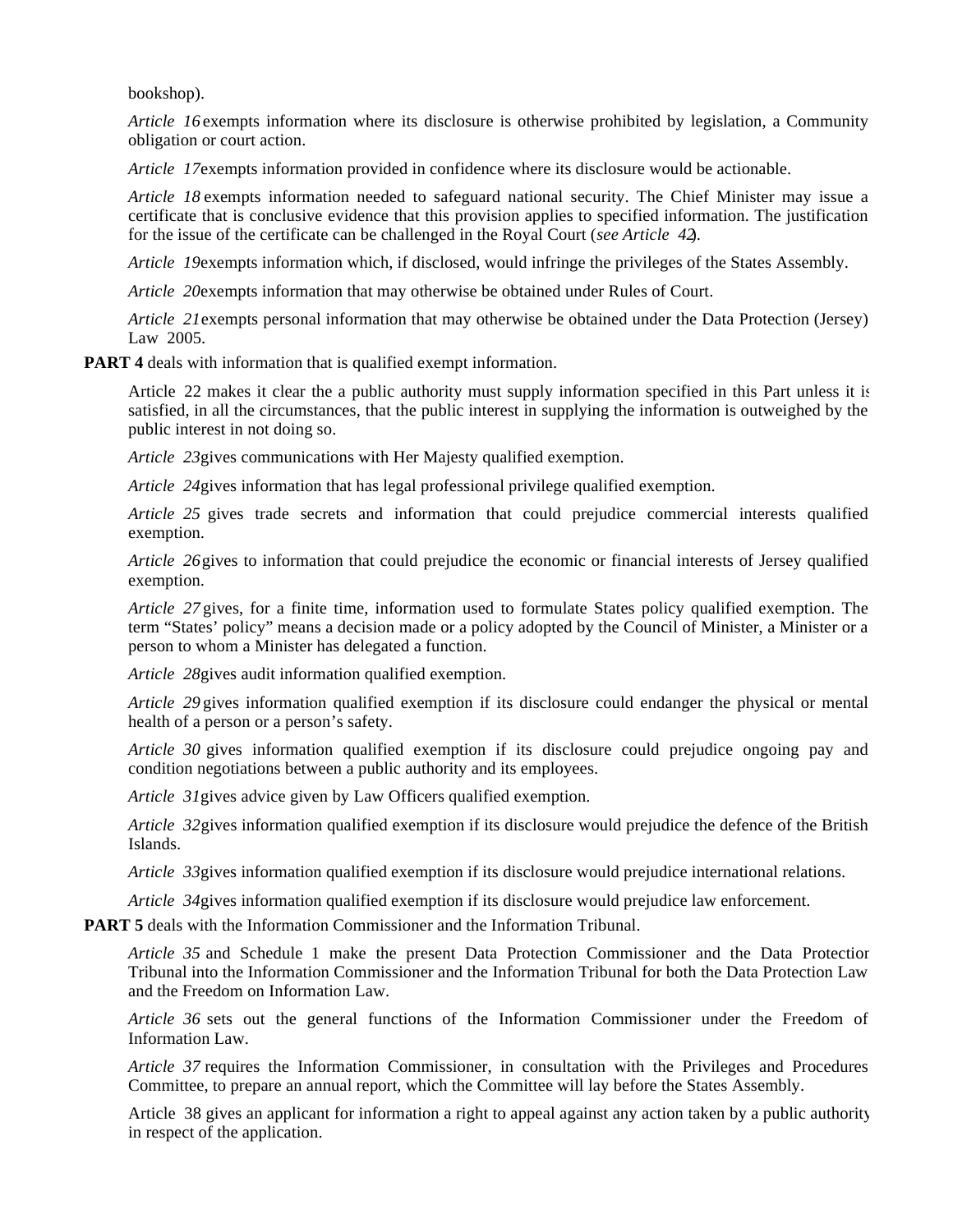*Article 39* provides a right of appeal to the Information Tribunal against a decision of the Information Commissioner.

*Article 40* provides how the Tribunal must deal with appeals.

**PART 5** provides for miscellaneous and supplemental provisions.

*Article 41 and Schedule 2* provide for consequential amendment to other legislation.

*Article 42* provides for an appeal to the Royal Court against a certificate by the Chief Minister that, on national security grounds, information need not be supplied.

*Article 43* allows the States to make Regulations to amend other legislation that restricts access to information held by public authorities.

*Article 44* makes it an offence to alter information after it has been requested with the intent of preventing its disclosure.

*Article 45* saves any existing power a public authority may have to disclose information.

*Article 46* provides that defamatory information supplied by a public authority on a request made under the Law does not make the authority liable for any civil action against it.

*Article 47* provides that each administration of the States is to be treated as a separate entity.

*Article 48* exempts the States Assembly and any associated bodies and each administration of the States from prosecution under the Law.

*Article 49* provides for the citation of the Law and for it to come into force 28 days after it is registered.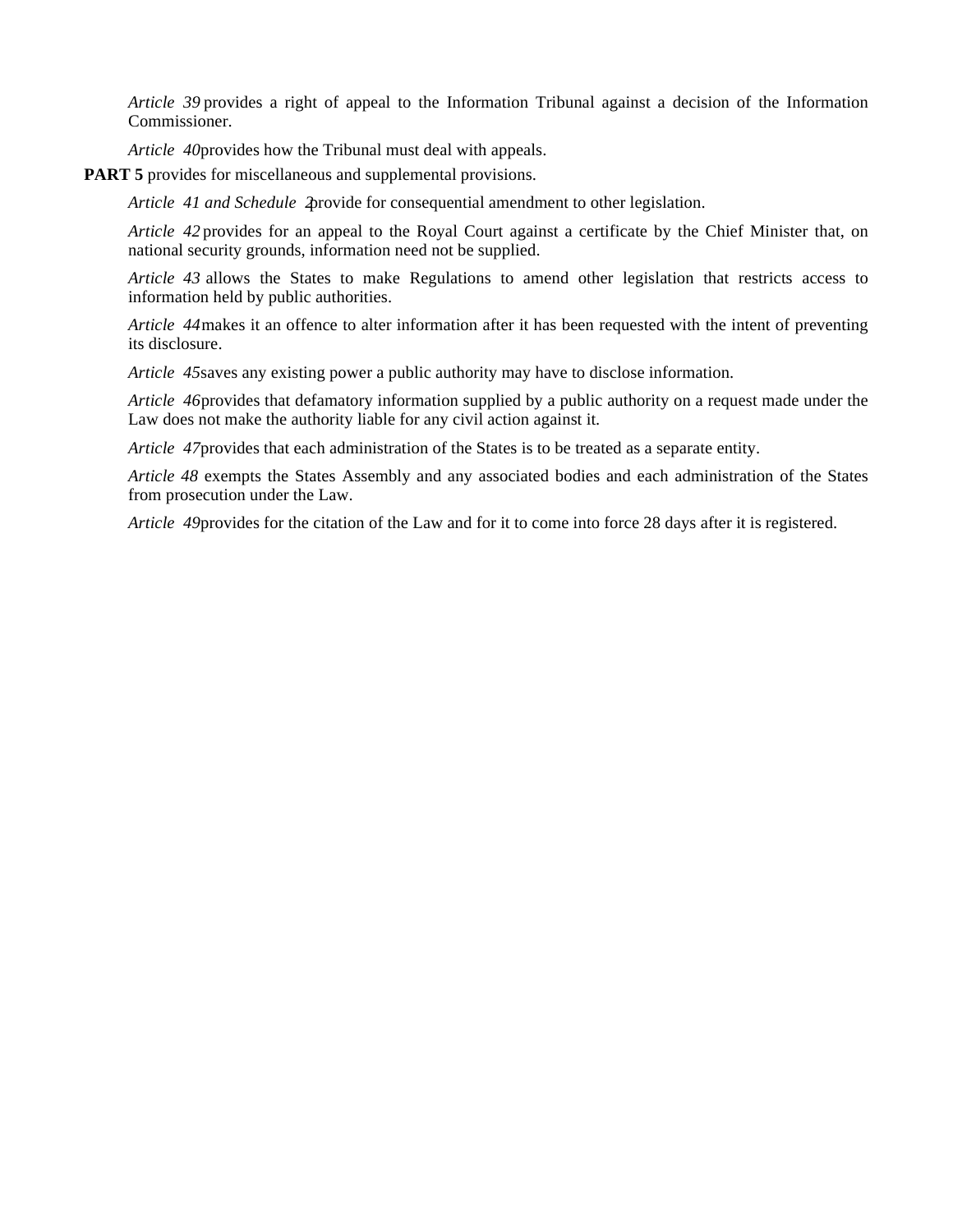

## **DRAFT FREEDOM OF INFORMATION (JERSEY) LAW 200-**

## **Arrangement**

## **Article**

## **PART 1**

#### INTERPRETATION

1 Interpretation

## **PART 2**

#### ACCESS TO INFORMATION HELD BY PUBLIC AUTHORITIES

- 
- 3 Duty to provide advice and assistance
- Public Authority may request additional details
- **Fees**
- Time for compliance with request
- Means of supplying information
- Vexatious requests
- Repeated requests
- 2 General right of access to information held by public authorities<br>  $\frac{3}{2}$  Duty to provide advice and assistance<br>
Public Authority may request additional details<br>  $\frac{5}{2}$  Fees<br>
Time for compliance with request<br>  $\frac{$ Special provisions relating to public records transferred to The Jersey Heritage Trust
- Refusal of requests
- $\frac{12}{13}$  Publication schemes<br>Removal of exemption
- Removal of exemptions by effluxion of time

## **PART 3**

## ABSOLUTELY EXEMPT INFORMATION

- 
- 14 Information a public authority may refuse to supply<br>
15 Information accessible to applicant by other means<br>
16 Other prohibitions on disclosure<br>
17 Information provided in confidence<br>
18 National security<br>
19 States Ass Information accessible to applicant by other means
- Other prohibitions on disclosure
- 17 Information provided in confidence
- National security
- 19 States Assembly privileges<br>
20 Court information
- 20 Court information<br>21 Personal informati
- Personal information

## **PART 4**

## QUALIFIED EXEMPT INFORMATION

- 22 Primary duty of public authority to supply information<br>23 Communications with Her Majesty etc. and honours
- Communications with Her Majesty etc. and honours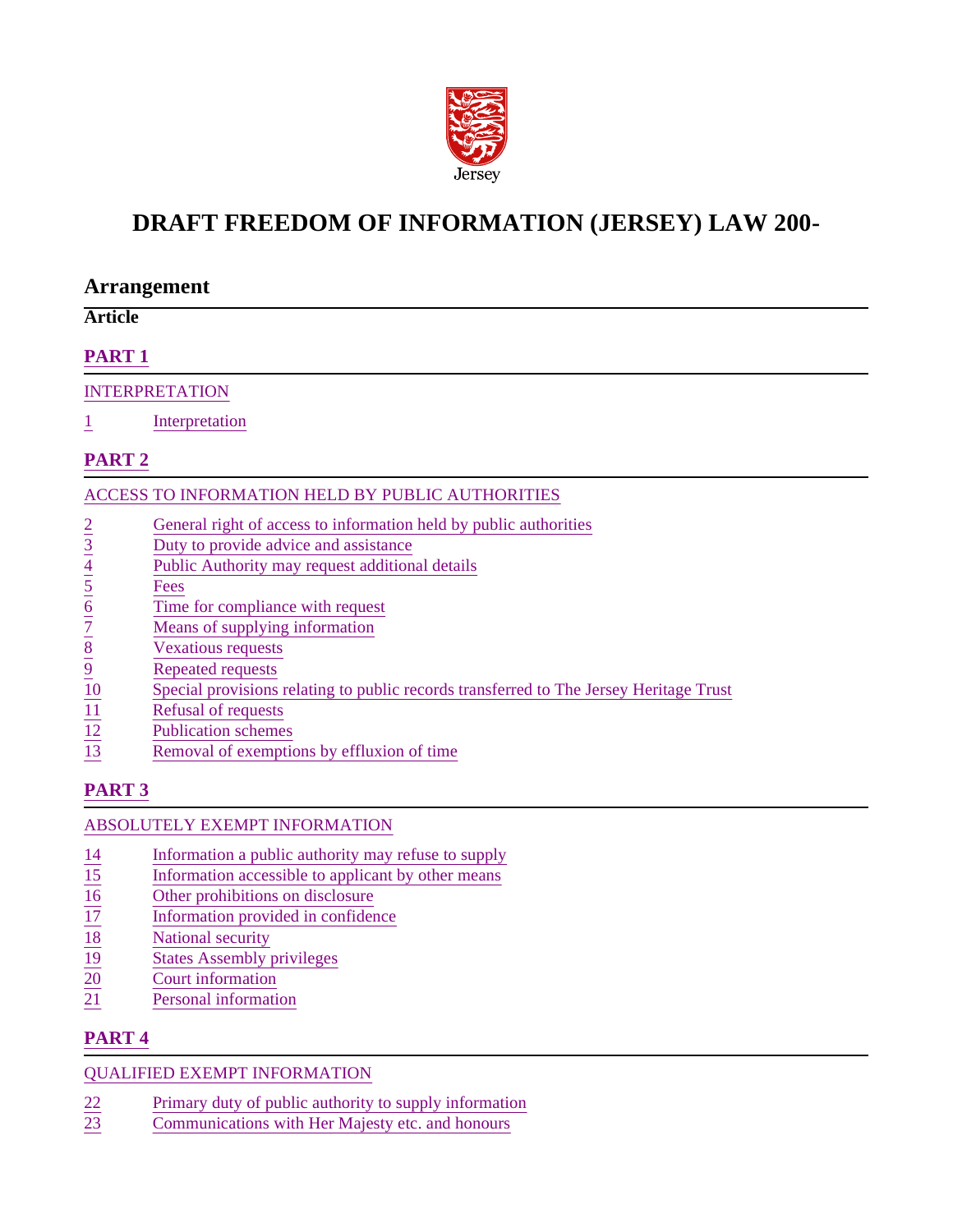- 
- Commercial interests
- The economy
- $\begin{array}{r@{\hspace{1em}}c@{\hspace{1em}}c@{\hspace{1em}}c@{\hspace{1em}}c@{\hspace{1em}}c@{\hspace{1em}}c@{\hspace{1em}}c@{\hspace{1em}}c@{\hspace{1em}}c@{\hspace{1em}}c@{\hspace{1em}}c@{\hspace{1em}}c@{\hspace{1em}}c@{\hspace{1em}}c@{\hspace{1em}}c@{\hspace{1em}}c@{\hspace{1em}}c@{\hspace{1em}}c@{\hspace{1em}}c@{\hspace{1em}}c@{\hspace{1em}}c@{\hspace{1em}}c@{\hspace{1em}}c@{\hspace{1em$ Formulation of States policies and decisions
- **Audit functions**
- Health and safety
- **Employment**
- Advice by a Law Officer
- **Defence**
- International relations
- Law enforcement

## **PART 5**

#### THE INFORMATION COMMISSIONER AND THE INFORMATION TRIBUNAL

- 35 The Information Commissioner and the Information Tribunal
- 36 General functions of the Information Commissioner<br>
37 Annual report of Information Commissioner<br>
39 Application for decision by the Information Commis<br>
39 Appeals against decision of the Information Commis
- 37 Annual report of Information Commissioner
- Application for decision by the Information Commissioner
- Appeals against decision of the Information Commissioner
- 40 Appeal proceedings

## **PART 6**

#### MISCELLANEOUS AND SUPPLEMENTAL

- 
- $\begin{array}{r}\n 41 \overline{42} \\
 \hline\n 42 \overline{43} \\
 \hline\n 43 \overline{44} \\
 \hline\n 44 \overline{45} \\
 \hline\n 45 \overline{46} \\
 \hline\n 46 \overline{47} \\
 \hline\n 47 \overline{48} \\
 \hline\n 48 \overline{5} \\
 \hline\n 49 \overline{5} \\
 \hline\n 40 \overline{6} \\
 \hline\n 41 \overline{7} \\
 \hline\n 42 \overline{7} \\
 \hline\n 43 \overline{7} \\
 \hline\n 45 \overline{7} \\
 \hline\n 46 \overline{7}$ Appeals against national security certificate
- Power to amend or repeal enactments prohibiting disclosure of information
- Offence of altering, etc. records with intent to prevent disclosure
- Saving of existing powers
- **Defamation**
- Application to the administrations of the States
- 48 States exempt from criminal liability<br>Citation and commencement
- Citation and commencement

## **SCHEDULE 1**

PROVISIONS CONSEQUENT ON ARTICLE 35(1) AND (2)

## **SCHEDULE 2**

#### ENACTMENTS AMENDED

- 
- 1<br>
Data Protection (Jersey) Law 2005<br>
Data Protection (Appeals) (Jersey) 1<br>
Data Protection (Credit Reference Ally Data Protection (Credit Reference Ally Data Protection (Credit Reference Ally Data Public Records (Jersey) 2 Data Protection (Appeals) (Jersey) Regulations 2006
- 3 Data Protection (Credit Reference Agency) (Jersey) Regulations 2005
- 4 Lloyds TSB (Jersey) Law 1997
- 5 Public Records (Jersey) Law 2002
- 6 Royal Bank of Canada (Jersey) Law 2000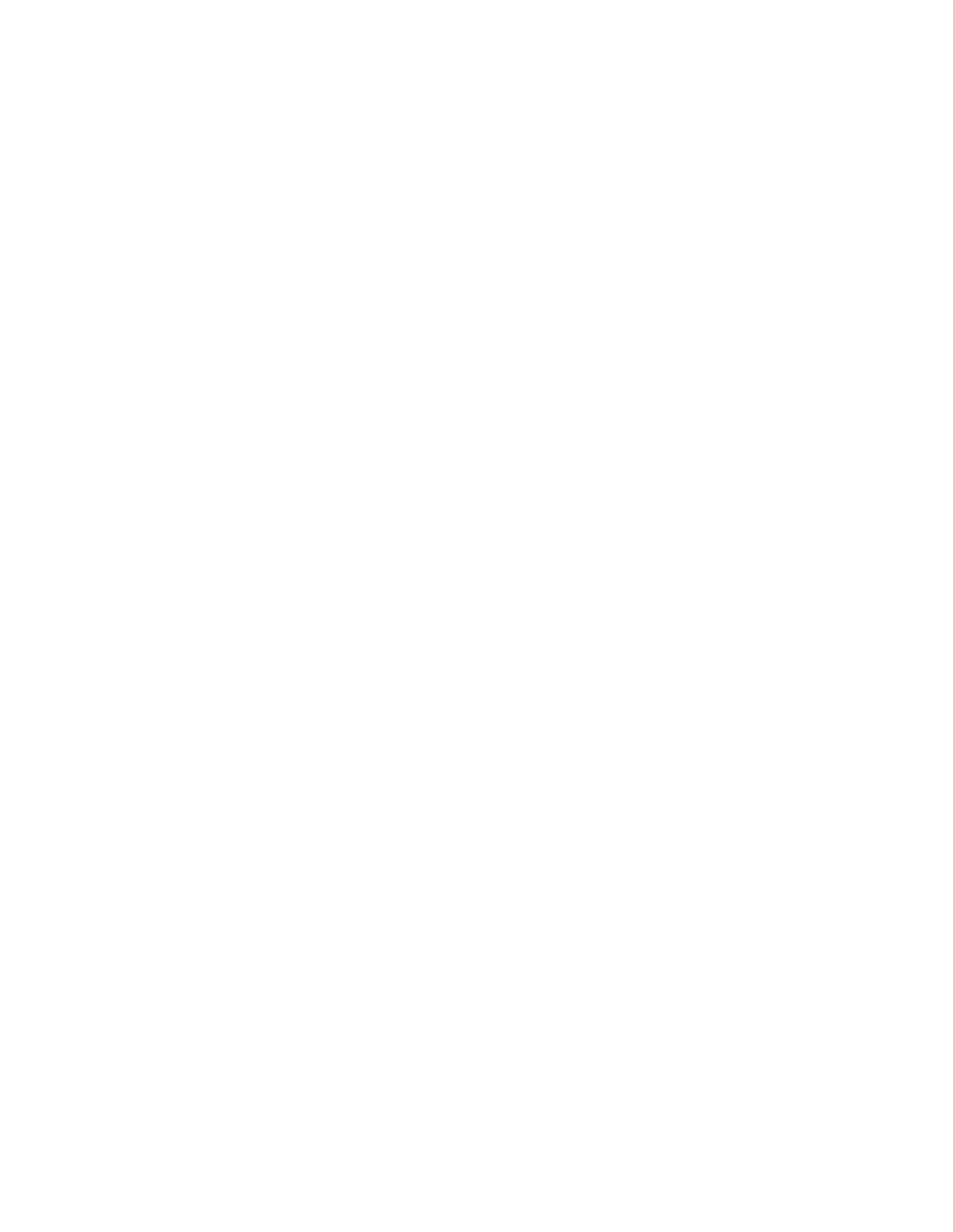

## **DRAFT FREEDOM OF INFORMATION (JERSEY) LAW 200-**

**A LAW** to make provision for the disclosure of information held by public authorities; and for connected purposes.

| Adopted by the States                                               | [date to be inserted]       |
|---------------------------------------------------------------------|-----------------------------|
| Sanctioned by Order of Her Majesty in Council [date to be inserted] |                             |
| Registered by the Royal Court                                       | <i>date to be insertedl</i> |

**THE STATES**, subject to the sanction of Her Most Excellent Majesty in Council, have adopted the following  $Law -$ 

## **PART 1**

## INTERPRETATION

#### **1 Interpretation**

- (1) In this Law, "information" means information recorded in any form.
- (2) In this Law, "public authority" means
	- (a) the States Assembly;
	- (b) a minister;
	- (c) a committee or other body established by resolution of the States or by or in accordance with the standing orders of the States Assembly;
	- (d) a Department referred to in Article 1 of the Departments of the Judiciary and the Legislature (Jersey) Law 1965;
	- (e) an administration of the States;
	- (f) a body corporate or a corporation sole established by the States by an enactment;
	- (g) the States of Jersey Police Force;
	- (h) a corporation owned by the States
	- (i) A corporation in which the States have a controlling interest;
	- (j) each parish.
- (3) The States may amend paragraph (2) by Regulations.
- (4) In this Law, information is held by a public authority if  $-$ 
	- (a) it is held by the authority, otherwise than on behalf of another person; or
	- (b) it is held by another person on behalf of the authority.
- (5) In this Law, "request for information" means a request for information made under this Law that –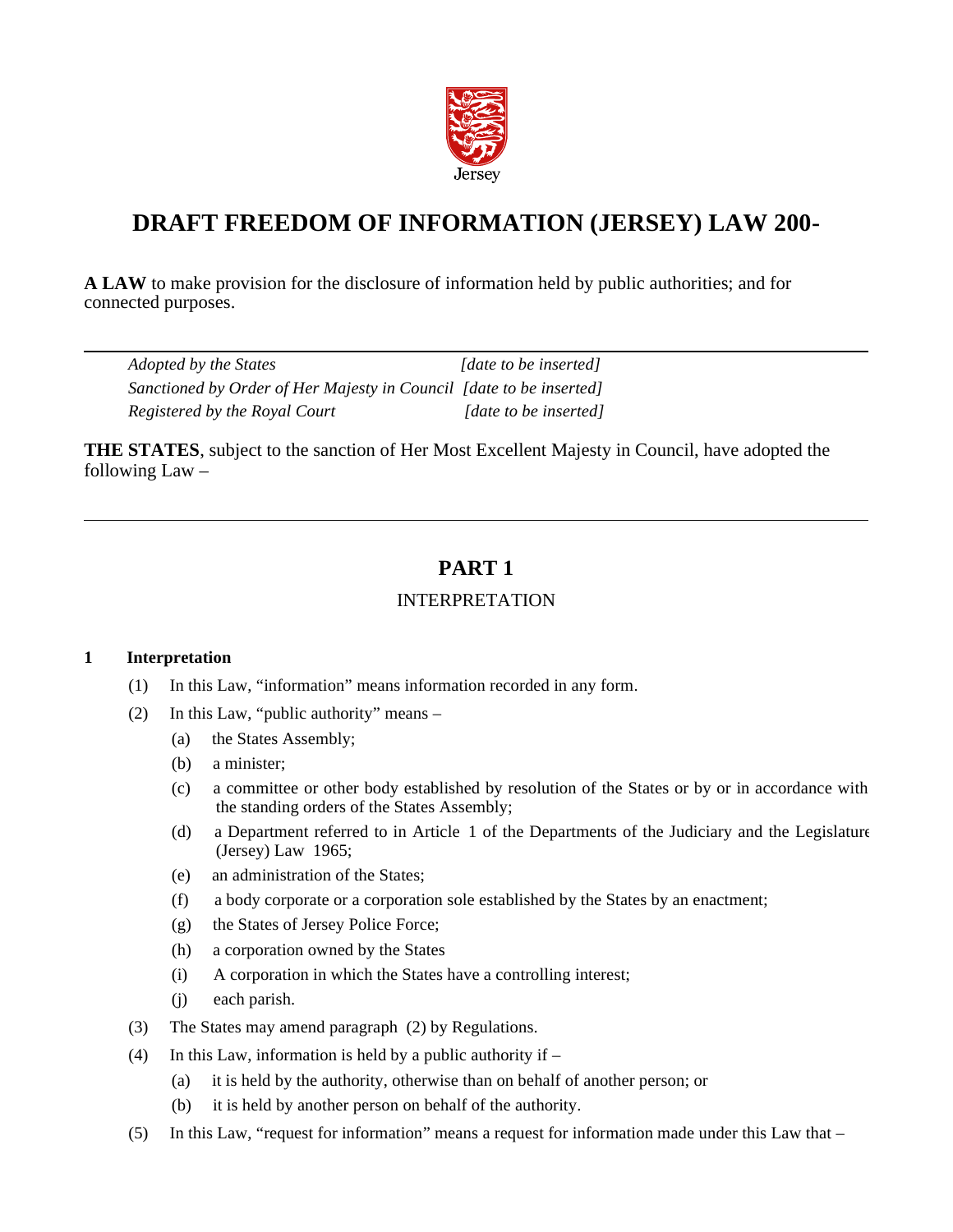- (a) is in writing;
- (b) states the name of the applicant and an address for correspondence; and
- (c) describes in adequate detail the information requested.
- (6) In this Law, a request for information is to be taken as made in writing if it
	- (d) is transmitted by electronic means;
	- (e) is received in legible form; and
	- (f) is capable of being used for subsequent reference.
- (7) In this Law, the information held at the time when the request is received is the information that is to be taken to have been requested.
- (8) However, account may be taken of any amendment or deletion made between the time when the request for the information is received and the time when it is to be communicated but only if the amendment or deletion would have been made regardless of the receipt of the request.
- (9) In this Law a disclosure of information means a disclosure of the information under this Law.

## **PART 2**

#### ACCESS TO INFORMATION HELD BY PUBLIC AUTHORITIES

#### **2 General right of access to information held by public authorities**

- (1) A person who makes a request for information held by a public authority has a general right to be supplied with that information.
- (2) However, the public authority may refuse to supply the information if this Law states that the information –
	- (a) is absolutely exempt information; or
	- (b) is qualified exempt information.
- (3) In the case of qualified exempt information, a public authority must usually supply the information but may refuse to do so in the circumstances set out in Article 22(3) (public interest).
- (4) Nothing in this Article is to be taken as prohibiting a public authority from supplying information it is requested to supply.

#### **3 Duty to provide advice and assistance**

A public authority must make every reasonable effort to ensure that a person who makes, or wishes to make a request to it for information is supplied with sufficient advice and assistance to enable the person to do so.

#### **4 Public Authority may request additional details**

A public authority is not required to supply information that it has been requested to supply if –

- (a) it reasonably requires further details of the information in order to identify and locate it;
- (b) it has informed the applicant of the requirement; and
- (c) the applicant has failed to supply the details.

#### **5 Fees**

(1) A public authority to which a request for information has been made may, within the period for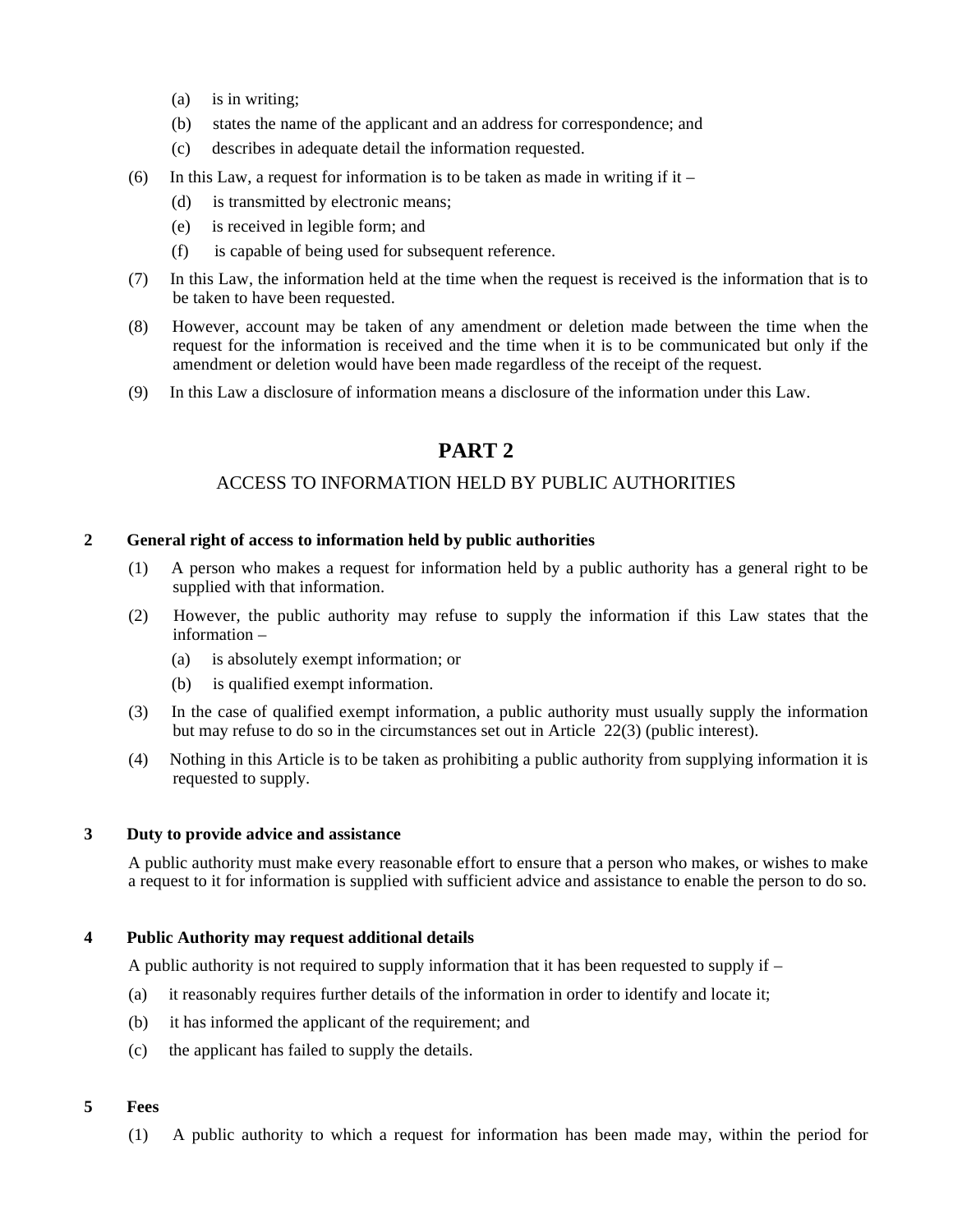complying with the request, give the applicant a written notice that states that a fee of an amount specified in the notice will be charged by the authority if it complies with the request.

- (2) The public authority need not comply with the request until the fee is paid.
- (3) A public authority need not comply with a request for information if it estimates that the cost of doing so would exceed such amount as is prescribed by Regulations.
- $(4)$  If
	- (a) a request is made to a public authority for information; and
	- (b) the public authority is not required to comply with the request by virtue of paragraph (3),

the public authority may nevertheless do so on payment of a fee determined by the public authority.

- (5) A fee imposed under this Article
	- (a) must be determined by the public authority in the manner prescribed by Regulations; but
	- (b) where provision is made by or under another enactment as to the way in which it is to be determined, must be determined in that way.
- (6) Regulations made for the purpose of paragraph  $(5)(a)$  may, in particular, provide
	- (a) that no fee is to be payable in cases prescribed by the Regulations; and
	- (b) that any fee is not to exceed such maximum as may be specified in, or determined in accordance with, the Regulations.
- (7) Regulations made for the purpose of paragraph (3) may also provide that, in such circumstances as the Regulations prescribed, where 2 or more requests for information are made to a public authority –
	- (a) by one person; or
	- (b) by different persons who appear to the public authority to be acting in concert or in pursuance of a campaign,

the estimated cost of complying with any of the requests is to be taken to be the estimated total cost of complying with all of them.

- (8) A public authority may waive the whole or any part of a fee if it considers it appropriate to do so.
- (9) Regulations made for the purposes of this Article may create offences and impose penalties for the provision of false or misleading information in connection with an application for information.

#### **6 Time for compliance with request**

- (1) A public authority must supply requested information promptly and, in any event, not later than
	- (a) the end of the period of 20 working day following the day on which the public authority received the request; but
	- (b) if another period is prescribed by Regulations, not later than the end of that period.
- (2) However, the period mentioned in paragraph (1) does not start to run
	- (a) if the public authority has informed the applicant that a fee is payable until the fee is paid; or
	- (b) if the public authority has sought details of the information requested until the details are supplied.
- (3) If a public authority fails to comply with a request for information
	- (a) within the period for complying with the request mentioned in paragraph (1); or
	- (b) within such further period as the applicant may allow,

the applicant may, for the purpose of Article  $38(1)(b)$ , treat the failure as a refusal by the public authority to supply the information requested.

(4) In this Article "working day" means any day other than –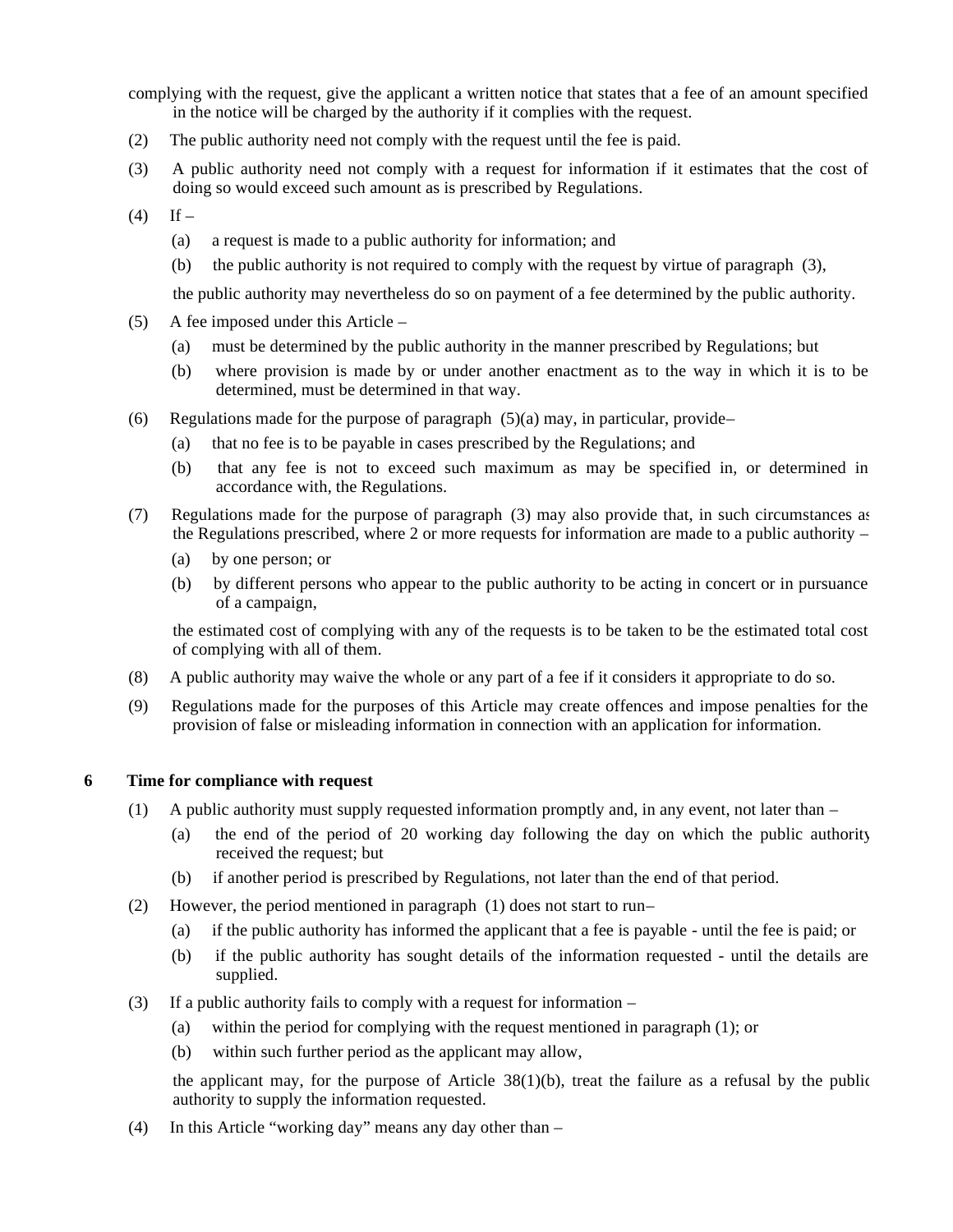- (a) a Saturday, a Sunday, Christmas Day, or Good Friday; or
- (b) a day that is a bank holiday or a public holiday under the Public Holidays and Bank Holidays (Jersey) Law 1951.

#### **7 Means of supplying information**

A public authority may comply with a request for information by supplying it by any reasonable means.

#### **8 Vexatious requests**

- (1) A public authority need not comply with a request for information if it considers the request to be vexatious.
- (2) A request is not vexatious simply because the intention of the applicant is to obtain information
	- (a) to embarrass the provider or some other public authority; or
	- (b) for a political purpose.
- (3) A request may be vexatious if  $-$ 
	- (a) the applicant has no real interest in the information sought; and
	- (b) the information is being sought for a bad or illegitimate reason, which may include a desire to cause administrative difficulty or inconvenience.

#### **9 Repeated requests**

- (1) This Article applies if
	- (a) an applicant has previously made a request for information to a public authority that it has complied with; and
	- (b) the applicant makes a request for information that is identical or substantially similar.
- (2) The public authority need not comply with the request unless a reasonable interval has elapsed between compliance with the previous request and the making of the current request.

#### **10 Special provisions relating to public records transferred to The Jersey Heritage Trust**

An application for information that has been transferred by a public authority to The Jersey Heritage Trust shall be dealt with in the manner prescribed by Regulations.

#### **11 Refusal of requests**

A refusal of a request for information must be dealt with by a public authority in the manner prescribed by Regulations.

#### **12 Publication schemes**

Regulations may require public authorities to adopt and maintain schemes that require them to publish information.

#### **13 Removal of exemptions by effluxion of time**

- (1) Information mentioned in
	- (a) Article 19 (States Assembly privileges);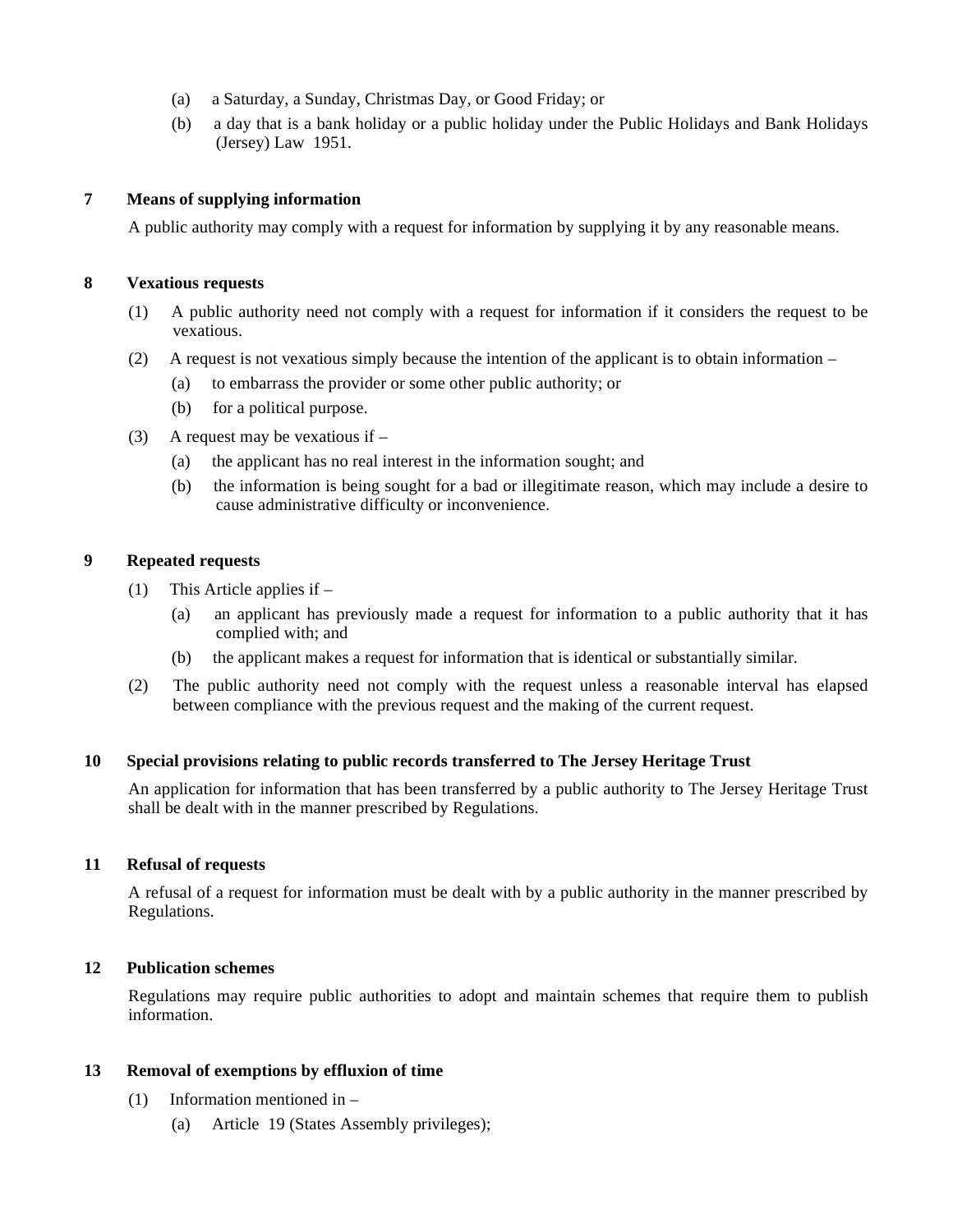- (b) Article 20 (court records);
- (c) Article 23 (communications with Her Majesty);
- (d) Article 24 (legal professional privilege);
- (e) Article 25 (commercial interests);
- (f) Article 26 (the economy);
- (g) Article 27 (formulation of States policy);
- (h) Article 28 (audit functions); or
- (i) Article 30 (employment),

ceases to be exempt information at the end of the period of 30 years beginning with the year following that in which the record containing the information was created.

- (2) Information that would otherwise be exempt information under this Law ceases to be exempt information after the end of the period of 100 years beginning with the year following that in which the record containing the information was created.
- (3) In this Article
	- (a) records created at different dates that are kept together in one file or other assembly for administrative purposes are to be treated as having been created when the latest of those records was created;
	- (b) "year" means a calendar year.

## **PART 3**

#### ABSOLUTELY EXEMPT INFORMATION

#### **14 Information a public authority may refuse to supply**

- (1) The information mentioned in this Part is absolutely exempt information.
- (2) Accordingly, a public authority may refuse to comply with a request made to it under this Law to supply the information.

#### **15 Information accessible to applicant by other means**

Information is absolutely exempt information if it is reasonably accessible to the applicant, whether free of charge or on payment, otherwise than under this Law.

#### **16 Other prohibitions on disclosure**

Information is absolutely exempt information if its disclosure by the public authority holding it  $-$ 

- (a) is prohibited by or under an enactment;
- (b) is incompatible with a Community obligation that applies to Jersey; or
- (c) would constitute or be punishable as a contempt of court.

#### **17 Information provided in confidence**

Information is absolutely exempt information if –

(a) it was obtained by the public authority from another person (including another public authority); and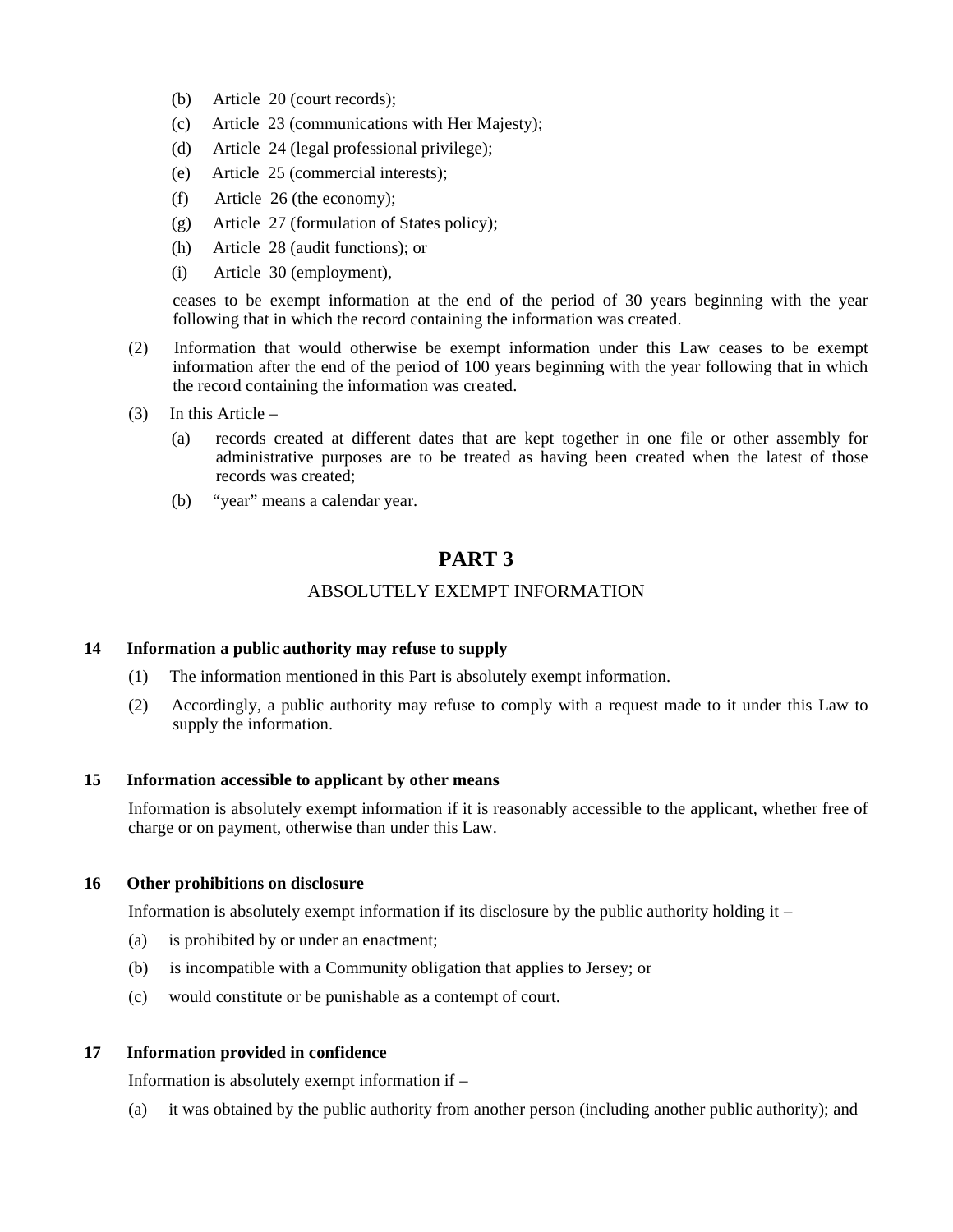(b) the disclosure of the information to the public by the public authority holding it would constitute a breach of confidence actionable by that or any other person.

#### **18 National security**

- (1) Information is absolutely exempt information if exemption from the obligation to disclose it under this Law is required to safeguard national security.
- (2) A public authority is not required to confirm or deny that it has information to which paragraph  $(1)$ applies.
- (3) Except as provided by Article 42 (appeal to the Royal Court), a certificate signed by the Chief Minister certifying that exemption is required to safeguard national security is conclusive evidence of that fact.

#### **19 States Assembly privileges**

- (1) Information is absolutely exempt information if exemption from the obligation to disclose it under this Law is required to avoid an infringement of the privileges of the States Assembly.
- (2) A certificate signed by the Greffier of the States certifying that exemption is required to avoid an infringement of the privileges of the States Assembly is conclusive evidence of that fact.

#### **20 Court information**

- (1) Information is absolutely exempt information if it is held by a public authority only by virtue of being contained in a document –
	- (a) filed with, or otherwise placed in the custody of, a court; or
	- (b) served upon, or by, a public authority,

in proceedings in a particular cause or matter.

- (2) Information is absolutely exempt information if it is held by a public authority only by virtue of being contained in a document created by –
	- (a) a court; or
	- (b) a member of the administrative staff of a court,

in proceedings in a particular cause or matter.

- (3) Information is absolutely exempt information if it is held by a public authority only by virtue of being contained in a document –
	- (a) placed in the custody of; or
	- (b) created by,

a person conducting an inquiry or arbitration, for the purposes of the inquiry or arbitration.

(4) In this Article –

"court" includes a tribunal or body exercising the judicial power of the States of Jersey;

"proceedings in a particular cause or matter" includes an inquest or post-mortem examination;

"inquiry" means an inquiry or a hearing held under a provision contained in, or made under, an enactment;

"arbitration" means any arbitration to which Part 2 of the Arbitration (Jersey) Law 1998 applies.

#### **21 Personal information**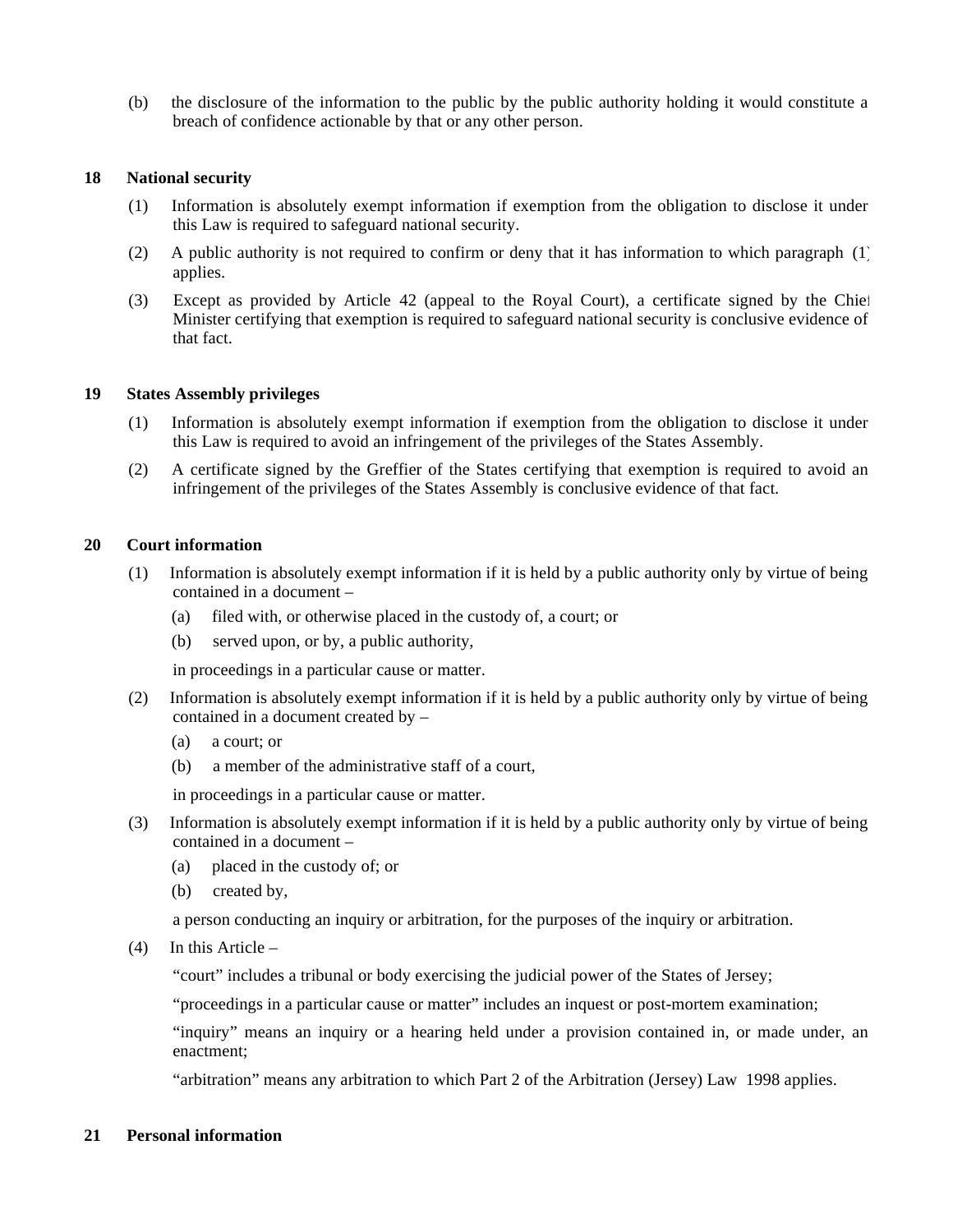- (1) Information is absolutely exempt information if it constitutes personal data of which the applicant is the data subject.
- (2) Information is also absolutely exempt information if
	- (a) it constitutes personal data that do not fall within paragraph (1); and
	- (b) either the first condition mentioned in paragraph (3) or the second condition mentioned in paragraph (4) is satisfied.
- (3) The first condition is  $-$ 
	- (a) where the information falls within any of paragraphs (a) to (d) of the definition of "data" in Article 1(1) of the Data Protection (Jersey) Law 2005- that the disclosure of the information to a member of the public would contravene any of the data protection principles or Article 10 of that Law (right to prevent processing likely to cause damage or distress); and
	- (b) in any other case that the disclosure of the information to a member of the public would contravene any of the data protection principles if the exemptions in Article 33A(1) of the Data Protection (Jersey) Law 2005 (which relate to manual data held by public authorities) were disregarded.
- (4) The second condition is that by virtue of any provision of Part 4 of the Data Protection (Jersey) Law 2005 the information is exempt from Article  $7(2)(a)$  of that Law (data subject is right of access to personal data).
- (5) Words and phrases used in this Article and defined in the Data Protection (Jersey) Law 2005 have the same meaning in this Article as they have in that Law.

## **PART 4**

#### QUALIFIED EXEMPT INFORMATION

#### **22 Primary duty of public authority to supply information**

- (1) The information mentioned in this Part is qualified exempt information.
- (2) Accordingly, the primary duty of a public authority is to comply with a request made to it to supply the information.
- (3) However, it may refuse to do so if it is satisfied that, in all the circumstances, the public interest in supplying the information is outweighed by the public interest in not doing so.

#### **23 Communications with Her Majesty etc. and honours**

Information is qualified exempt information if it relates to –

- (a) communications with Her Majesty, with any other member of the Royal Family or with the Royal Household; or
- (b) the conferring by the Crown of an honour or dignity.

#### **24 Legal professional privilege**

Information is qualified exempt information if it is information in respect of which a claim to legal professional privilege could be maintained in legal proceedings.

#### **25 Commercial interests**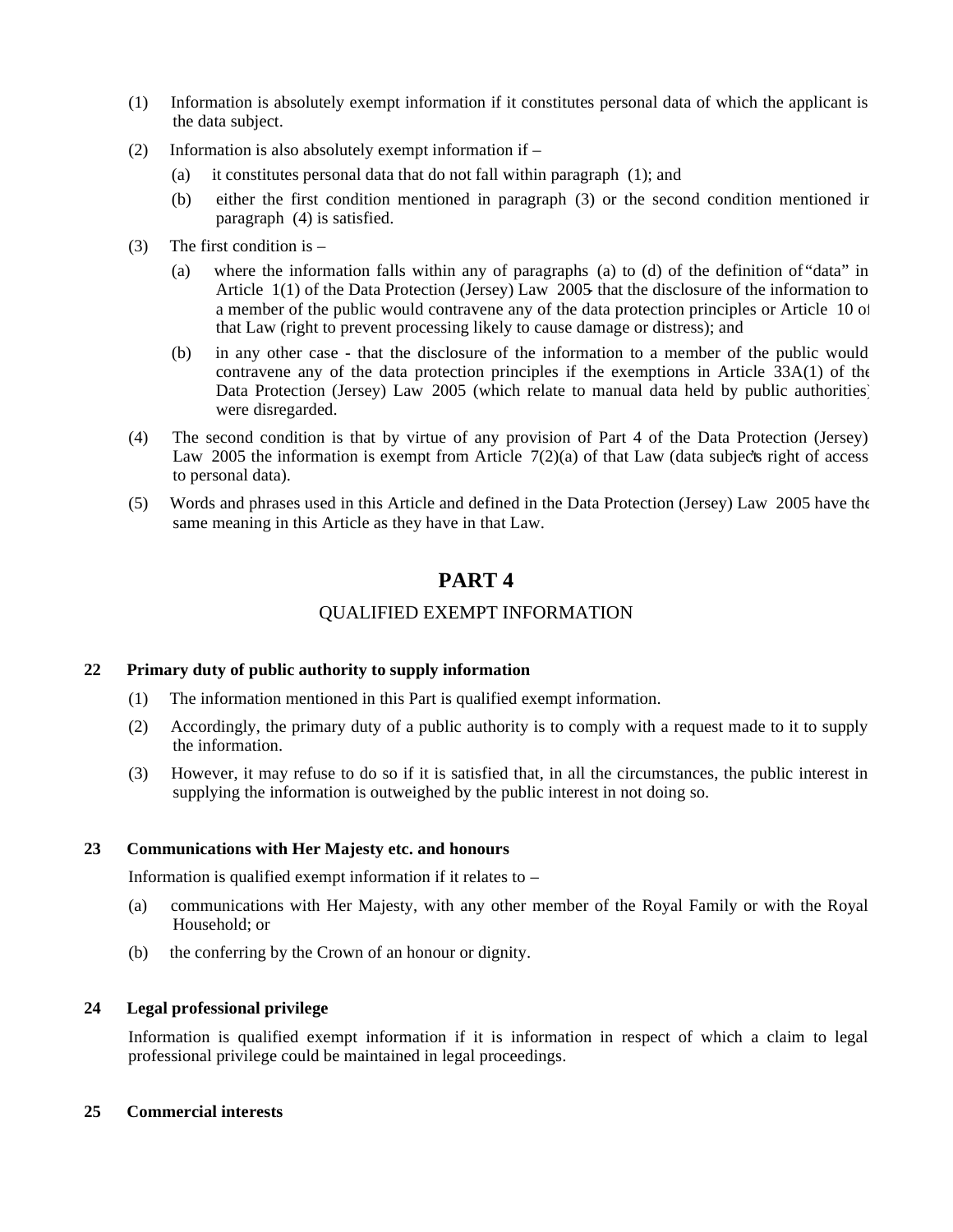Information is qualified exempt information if –

- (a) it constitutes a trade secret; or
- (b) its disclosure would, or would be likely to prejudice the commercial interests of a person (including the public authority holding it).

#### **26 The economy**

Information is qualified exempt information if its disclosure would, or would be likely to, prejudice –

- (a) the economic interests of Jersey; or
- (b) the financial interests of the States of Jersey.

#### **27 Formulation of States policies and decisions**

- (1) Information is qualified exempt information if it relates to the formulation or development of States' policy.
- (2) The "formulation or development of States' policy" means the formulation or the development of information intended or designed to facilitate the making of a decision or the adoption of a policy  $by -$ 
	- (a) the Council of Ministers;
	- (b) a Minister; or
	- (c) a person to whom a function of a Minister has been delegated.
- (3) Once a decision has been made or a policy adopted, information used to provide an informed background to the taking of the decision or the adoption of the policy is not qualified exempt information by virtue of this Article.

#### **28 Audit functions**

- (1) Information is qualified exempt information if it is held by a public authority to which this Article applies if its disclosure would, or would be likely to, prejudice the exercise of any of the authority's functions in relation to any of the matters referred to in paragraph (2)(a) or (b).
- (2) This Article applies to a public authority that has functions in relation to
	- (a) the audit of the accounts of other public authorities; or
	- (b) the examination of the economy, efficiency and effectiveness with which other public authorities use their resources in discharging their functions.

#### **29 Health and safety**

Information is qualified exempt information if its disclosure would, or would be likely to –

- (a) endanger the physical or mental health of an individual; or
- (b) endanger the safety of an individual.

#### **30 Employment**

Information is qualified exempt information if its disclosure would, or would be likely to prejudice pay and conditions negotiations that are being held between a public authority and its employees.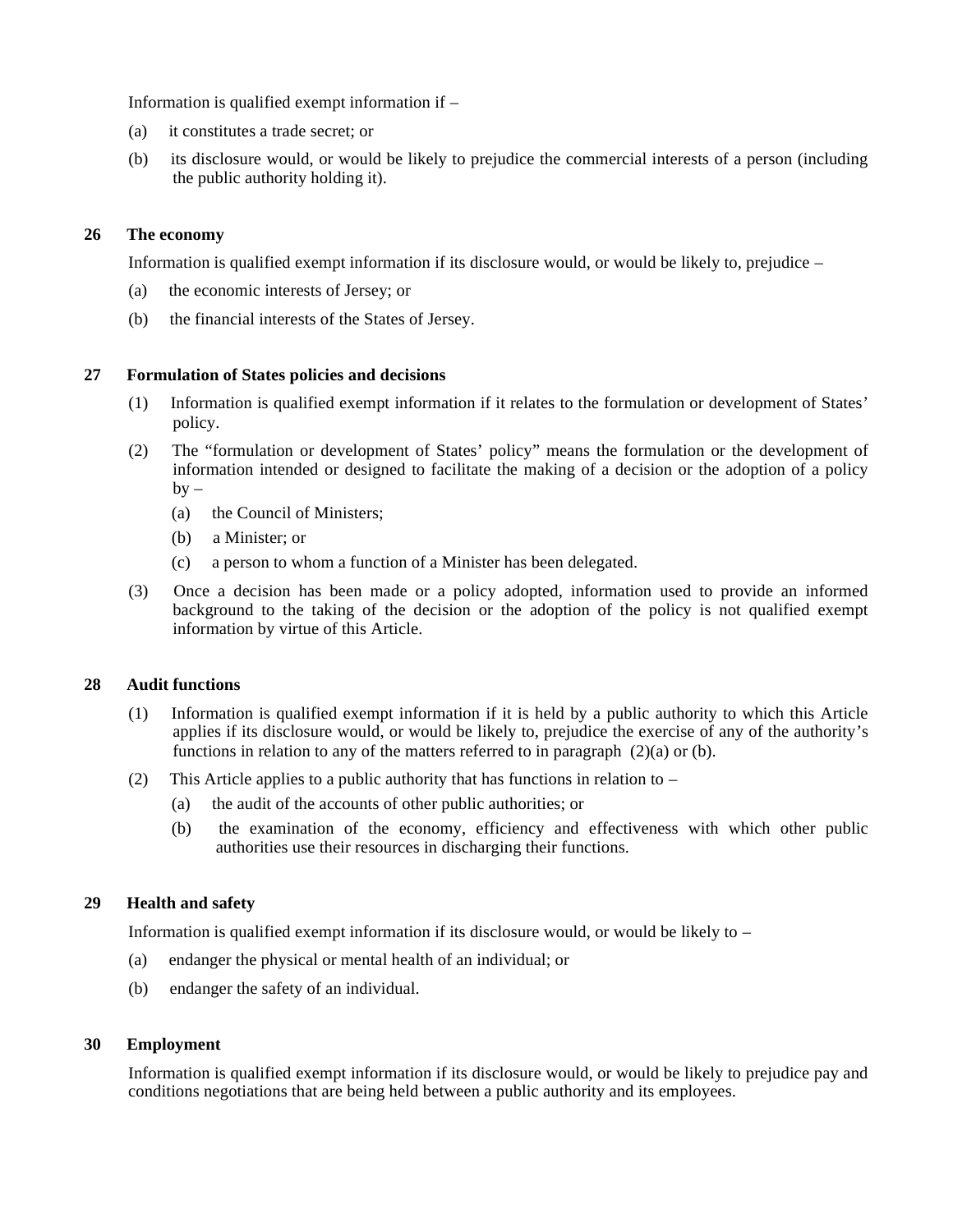#### **31 Advice by a Law Officer**

Information is qualified exempt information if it relates to the provision of advice by a Law Officer.

#### **32 Defence**

- (1) Information is qualified exempt information if its disclosure would, or would be likely to, prejudice  $-$ 
	- (a) the defence of the British Islands or any of them; or
	- (b) the capability, effectiveness or security of any relevant forces.
- (2) In paragraph  $(1)(b)$  "relevant forces" means
	- (a) the armed forces of the Crown; and
	- (b) any forces co-operating with those forces, or any part of any of those forces.

#### **33 International relations**

- (1) Information is qualified exempt information if its disclosure would, or would be likely to, prejudice relations between Jersey and –
	- (a) the United Kingdom;
	- (b) any other State;
	- (c) an international organisation; or
	- (d) an international court.
- (2) Information is qualified exempt information if its disclosure would, or would be likely to, prejudice
	- (a) any Jersey interests abroad; or
	- (b) the promotion or protection by Jersey of any such interest.
- (3) Information is also qualified exempt information if it is confidential information obtained from  $-$ 
	- (a) a State other than Jersey;
	- (b) an international organisation; or
	- (c) an international court.
- (4) In this Article, information obtained from a State, organisation or court is confidential while
	- (a) the terms on which it was obtained require it to be held in confidence; or
	- (b) the circumstances in which it was obtained make it reasonable for the State, organisation or court to expect that it will be so held.
- $(5)$  In this Article –

"international court" means an international court that is not an international organisation and that is established –

- (a) by a resolution of an international organization of which the United Kingdom is a member; or
- (b) by an international agreement to which the United Kingdom is a party;

"international organization" means an international organization whose members include any 2 or more States, or any organ of such an organization;

"State" includes the government of a State and any organ of its government, and references to a State other than Jersey include references to a territory of the United Kingdom outside the United Kingdom.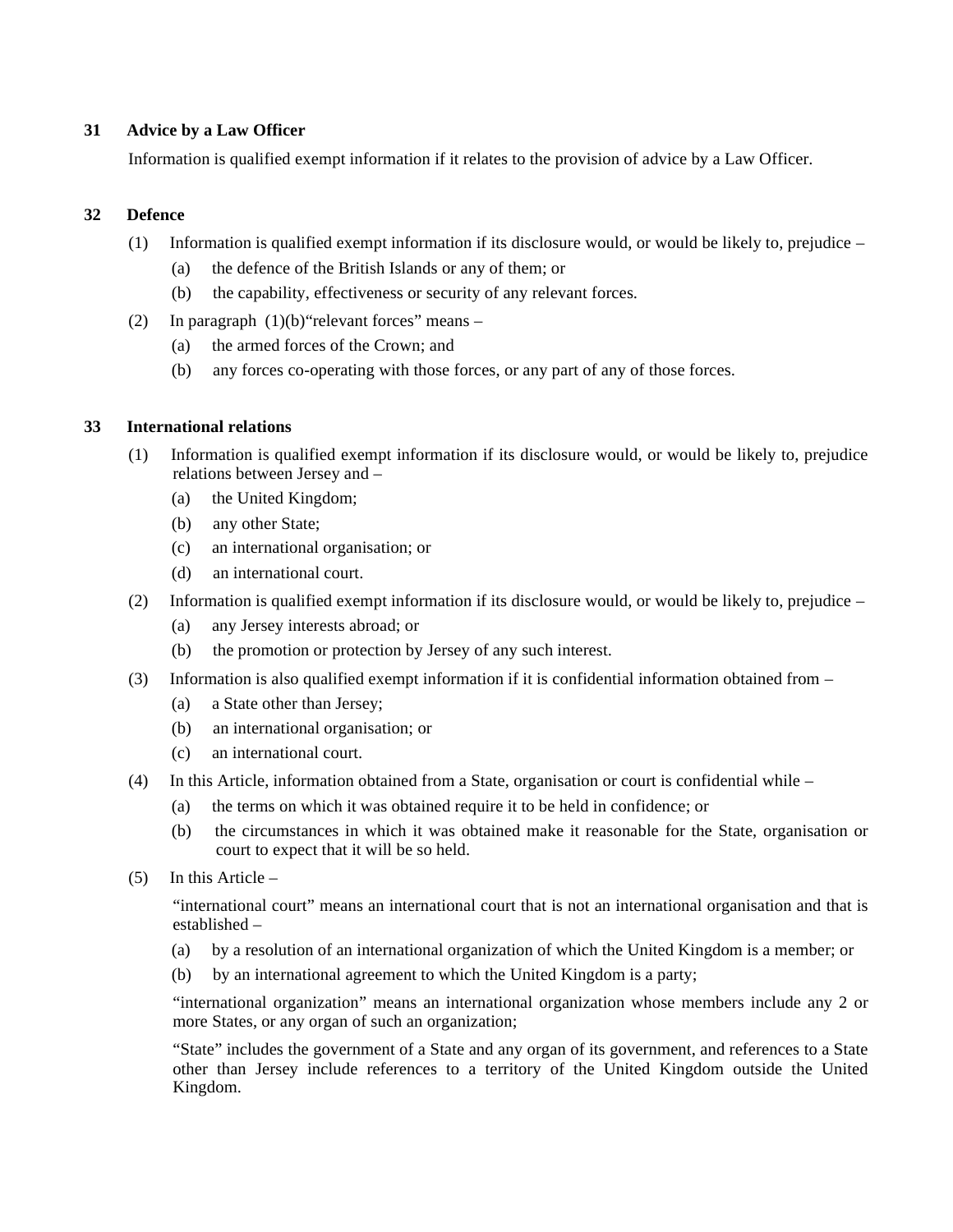#### **34 Law enforcement**

Information is qualified exempt information if its disclosure would, or would be likely to, prejudice –

- (a) the prevention or detection of crime;
- (b) the apprehension or prosecution of offenders;
- (c) the administration of justice;
- (d) the assessment or collection of a tax or duty or of an imposition of a similar nature;
- (e) the operation of immigration controls;
- (f) the maintenance of security and good order in prisons or in other institutions where persons are lawfully detained.

## **PART 5**

#### THE INFORMATION COMMISSIONER AND THE INFORMATION TRIBUNAL

#### **35 The Information Commissioner and the Information Tribunal**

- (1) The Data Protection Commissioner is to be known instead as the Information Commissioner.
- (2) The Data Protection Tribunal is to be known instead as the Information Tribunal.
- (3) Schedule 1 has effect.

#### **36 General functions of the Information Commissioner**

- (1) The Information Commissioner must encourage public authorities to follow good practice in their observance of this Law.
- (2) The Information Commissioner must provide the public with information about this Law.

#### **37 Annual report of Information Commissioner**

- (1) The Information Commissioner must, each year, in consultation with the Privileges and Procedures Committee, prepare a general report on the exercise by the Commissioner of his or her functions under this Law during the preceding year.
- (2) The Committee must lay the report before the States Assembly.

#### **38 Application for decision by the Information Commissioner**

- (1) A person may apply to the Information Commissioner for a decision on
	- (a) whether a request for information has been dealt with in accordance with Part 2 or Regulations made under that Part; or
	- (b) whether a refusal to supply information, other than absolutely exempt information, was justified.
- (2) The Information Commissioner must make the decision as soon as practicable.
- (3) However, the Information Commissioner need not do so if the Commissioner is satisfied that
	- (a) the applicant has not exhausted any complaints procedure provided by relevant the public authority;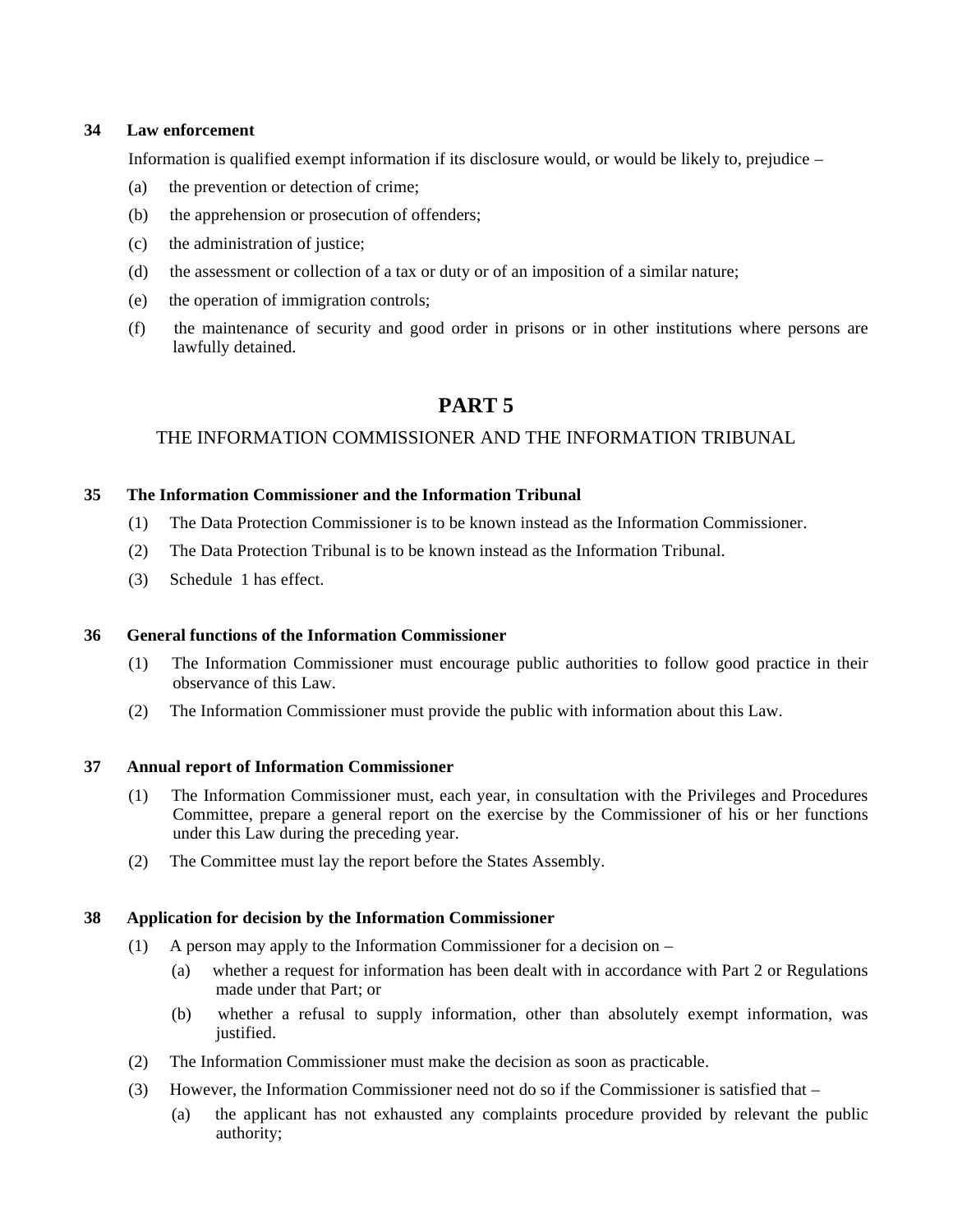- (b) there has been undue delay in applying;
- (c) the application is frivolous or vexatious; or
- (d) the application has been withdrawn, abandoned or previously determined by the Commissioner.
- (4) The Information Commissioner must
	- (a) if paragraph (3) applies- notify the applicant that no decision will be made and the grounds for not doing so; or
	- (b) in any other case serve notice of the Commissioner's decision on the applicant and the public authority.
- (5) Paragraph (6) applies if the Information Commissioner decides that a public authority
	- (a) has failed to comply with a requirement of Part 2 or Regulations made under that Part; or
	- (b) was not justified in refusing to supply any information requested.
- (6) The Commissioner must specify in the notice served under paragraph  $(4)(b)$ 
	- (a) the Commissioner's reasons for the decision;
	- (b) any steps to be taken by the public authority to comply with the requirement or to supply the information;
	- (c) the period within which those steps must be taken; and
	- (d) the right of appeal to the Information Tribunal conferred by Article 39.
- (7) The period mentioned in paragraph  $(6)(c)$  must not expire before the end of the period within which an appeal to the Information Tribunal can be brought.
- (8) If an appeal to the Information Tribunal is brought, no step that is affected by the appeal need be taken pending the determination or withdrawal of the appeal.
- (9) If a public authority fails to take any steps it is required to take by virtue of a notice served on it under paragraph (4)(b), the Information Commissioner may certify in writing to the Royal Court that the public authority has failed to comply with that notice.
- (10) The Court may inquire into the matter and may deal with the authority as if it had committed a contempt of court after hearing –
	- (a) any witness who may be produced against or on behalf of the public authority; and
	- (b) any statement that may be offered in defence.
- (11) This Article does not confer any right of action in civil proceedings in respect of a failure to comply with a duty imposed by or under this Law.

#### **39 Appeals against decision of the Information Commissioner**

- (1) If the Information Commissioner has made a decision in respect of a complaint against a public authority, the person who made the complaint or the public authority may appeal to the Information Tribunal against the decision.
- (2) If on the appeal the Information Tribunal considers
	- (a) that the decision is not in accordance with this Law; or
	- (b) to the extent that the decision involved an exercise of discretion by the Information Commissioner, that the Commissioner ought to have exercised the discretion differently,

the Information Tribunal shall allow the appeal.

- (3) In any other case the Information Tribunal shall dismiss the appeal.
- (4) On the appeal, the Information Tribunal may review a finding of fact on which the decision was based.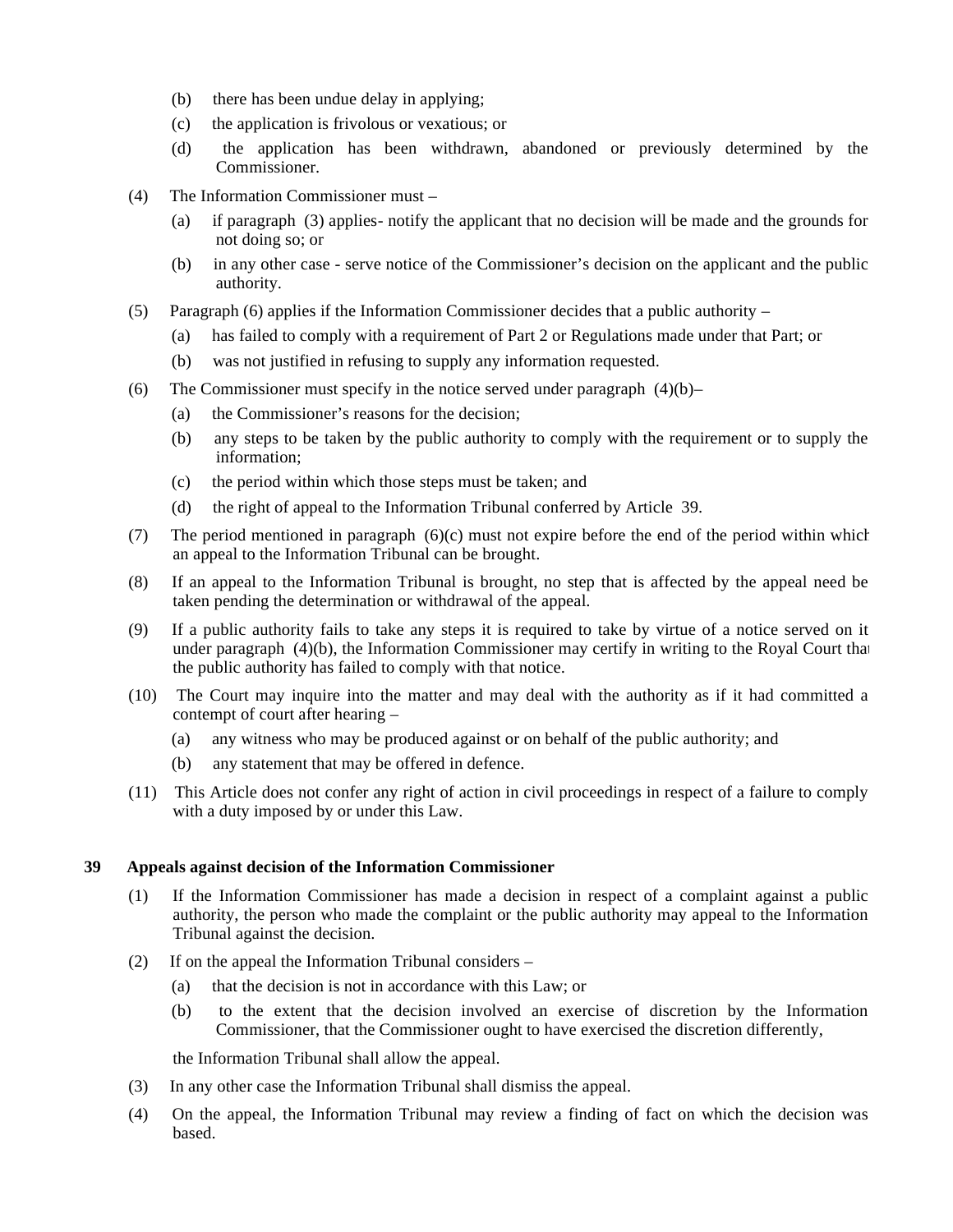(5) Any party to an appeal to the Information Tribunal may appeal from the decision of the Information Tribunal on a point of law to the Royal Court.

#### **40 Appeal proceedings**

Schedule 6 to the Data Protection (Jersey) Law 2005 has effect (so far as applicable) in relation to appeal under Article 39.

## **PART 6**

#### MISCELLANEOUS AND SUPPLEMENTAL

#### **41 Amendments to other enactments**

- (1) The enactments mentioned in Schedule 2 are amended as set out in that Schedule.
- (2) The States may, by Regulations, make further consequential amendments to other enactments.

#### **42 Appeals against national security certificate**

- (1) This Article applies in respect of a certificate under Article 18(3).
- (2) An applicant whose request for information is affected by the issue of the certificate may appeal to the Royal Court against the certificate.
- (3) If on the appeal the Royal Court finds that, applying the principles applied by the Court on an application for judicial review, the Chief Minister did not have reasonable grounds for issuing the certificate, the Court may allow the appeal and quash the certificate.

#### **43 Power to amend or repeal enactments prohibiting disclosure of information**

- (1) This Article applies to an enactment that prohibits the disclosure of information held by a public authority that, by virtue of Article 16, is capable of preventing the disclosure of information under Part 2.
- (2) The States may by Regulations amend the enactment to remove or relax the prohibition.
- (3) In paragraph  $(1)$ -

"enactment" means any enactment whether passed before or after this Law;

"information" includes unrecorded information.

- (4) Regulations made under this Article may
	- (a) make such modifications of enactments as are consequential upon, or incidental to, the amendment of the enactment containing the prohibition;
	- (b) contain transitional provisions and savings.

#### **44 Offence of altering, etc. records with intent to prevent disclosure**

- $(1)$  If
	- (a) a request for information has been made to a public authority; and
	- (b) under Part 2 of this Law or Article 7 of the Data Protection (Jersey) Law 2005, the applicant would have been entitled to be supplied with the information,

a person to whom this paragraph applies is guilty of an offence if he or she alters, defaces, blocks,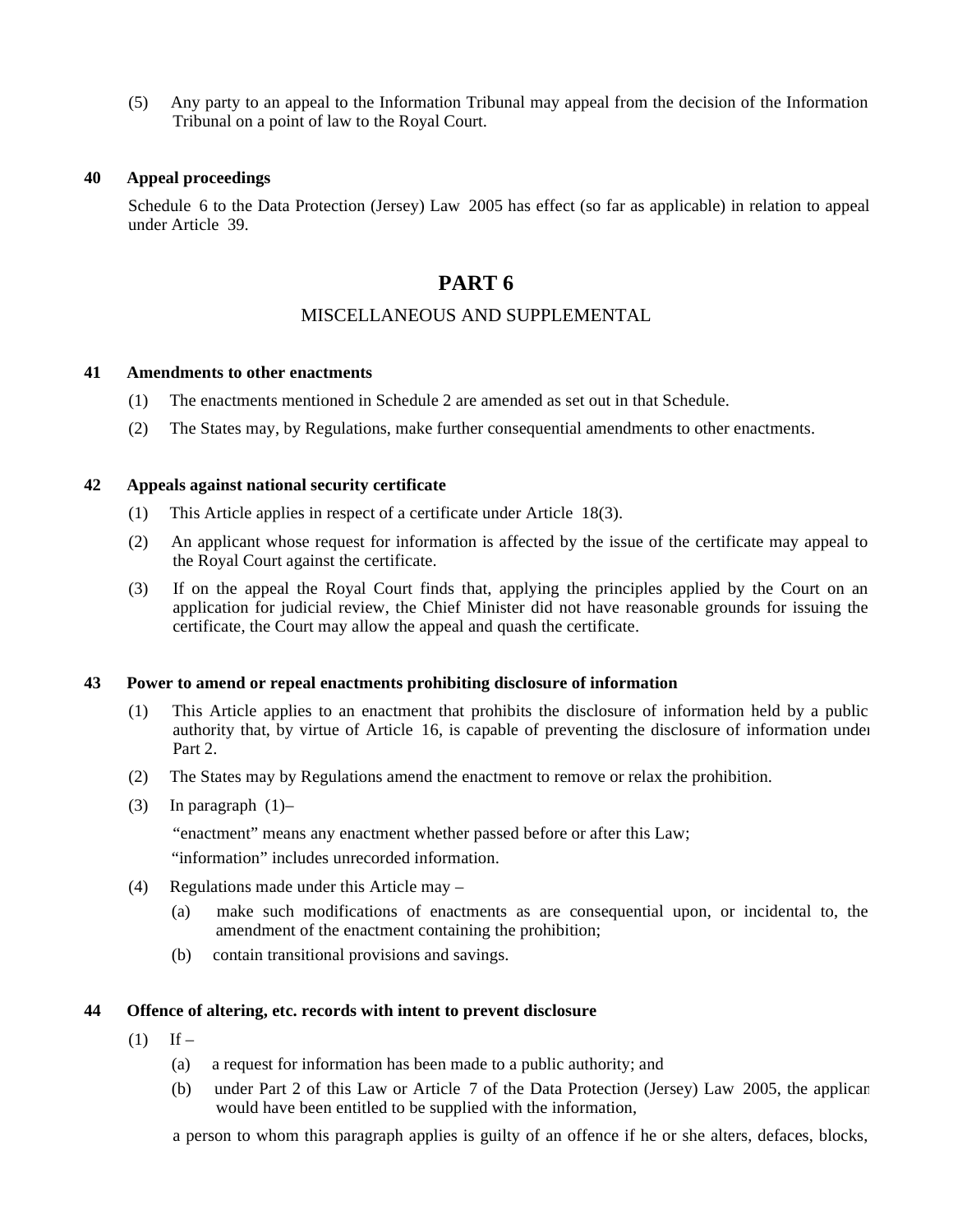erases, destroys or conceals a record held by the public authority, with the intention of preventing the authority from supplying the information to the applicant.

- (2) Paragraph (1) applies to the public authority and to a person who is employed by, is an officer of, or is subject to the direction of, the public authority.
- (3) A person guilty of an offence under this Article is liable to a fine.
- (4) Proceedings for an offence under this Article shall not be instituted except by or with the consent of the Attorney General.

#### **45 Saving of existing powers**

Nothing in this Law limits the powers of a public authority to disclose information held by it.

#### **46 Defamation**

If information supplied by a public authority to an applicant under this Law was supplied to the public authority by a third person, the publication to the applicant of defamatory matter contained in the information is privileged unless the publication is shown to have been made with malice.

#### **47 Application to the administrations of the States**

- (1) In this Law each administration of the States is to be treated as a person separate from any other administration of the States.
- (2) However, paragraph (1) does not enable an administration of the States to claim for the purposes of Article 17(b) that the disclosure of information by it would constitute a breach of confidence actionable by another administration of the States.

#### **48 States exempt from criminal liability**

- (1) None of the following is liable to prosecution under this Law
	- (a) the States Assembly;
	- (b) a committee or other body established by the States or by or in accordance with the standing orders of the States Assembly;
	- (c) an administration of the States.
- (5) However, Article 45 applies to a person acting on behalf of or employed by a body mention in paragraph (1) as it applies to any other person.

#### **49 Citation and commencement**

- (1) This Law may be cited as the Freedom of Information (Jersey) Law 200-.
- (2) It shall come into force 28 days after its registration.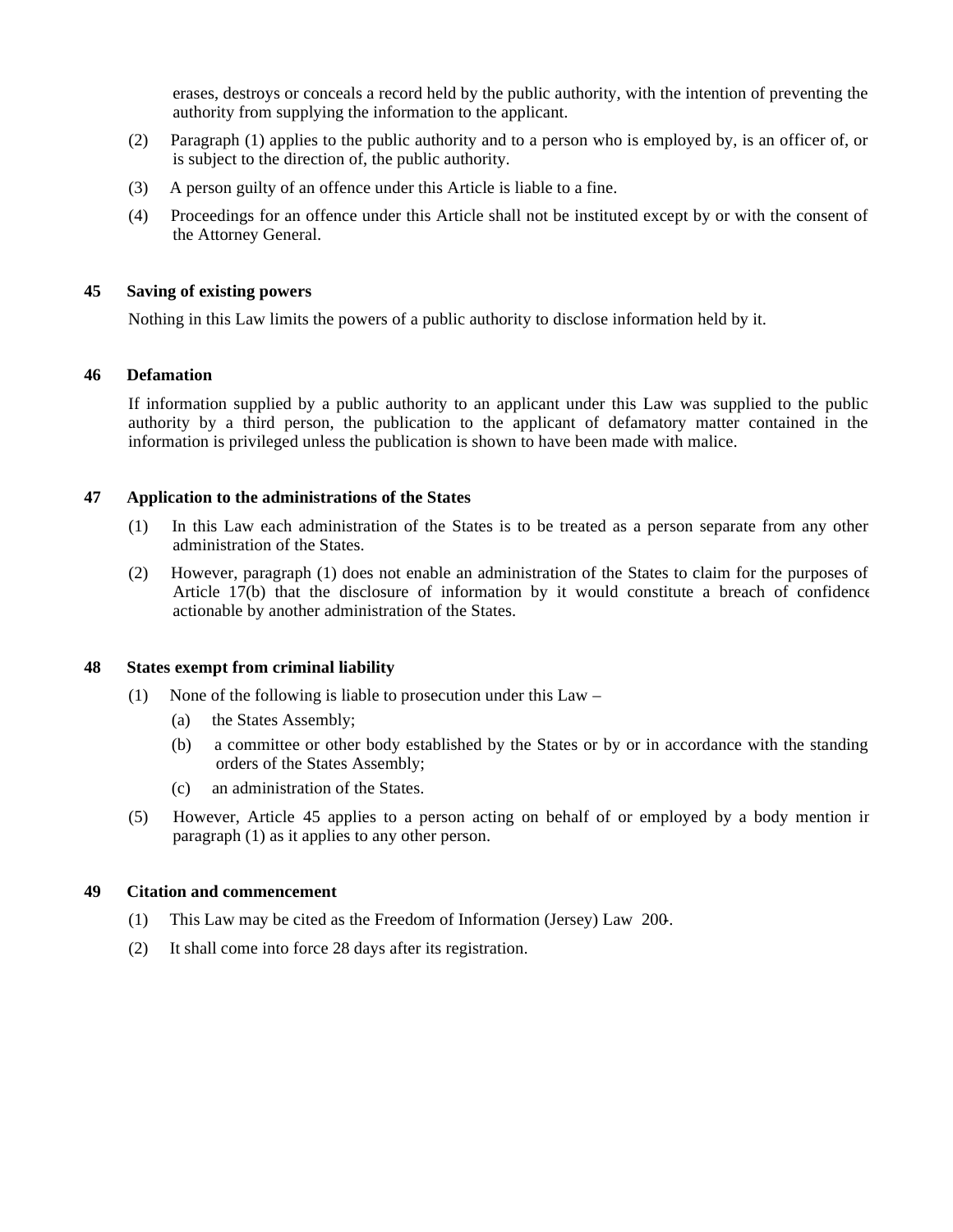#### **SCHEDULE 1**

#### (Article 35(3)

#### **PROVISIONS CONSEQUENT ON ARTICLE 35(1) AND (2)**

- (1) The corporation known as the Data Protection Commissioner, that, by virtue of Article 6(1) of the Data Protection (Jersey) Law 2005, became and was to be regarded as one with the office originally established by Article 2(1)(a) of the Data Protection (Jersey) Law 1987 as the office of Data Protection Registrar, continues for the purposes of the Data Protection (Jersey) Law 2005 and this Law as a corporation but, by virtue of Article  $35(1)$  of this Law, under the name Information Commissioner.
- (2) The Data Protection Tribunal established by Article 2(1)(b) of theData Protection (Jersey) Law 1987, that, by virtue of Article 6(4) of the Data Protection (Jersey) Law 2005, was continued under the same name for the purposes of that Law, continues for the purposes of that Law and this Law but –
	- (a) by virtue of Article 35(2) of this Law, under the name Information Tribunal; and
	- (b) by virtue of Article 6(3) of the Data Protection (Jersey) Law 2005, as amended by paragraph 1 (3) of Schedule 2 of this Law, with the inclusion of the 2 additional members specified in that Article.
- (3) A reference in any enactment (other than this Law), instrument or document to the Data Protection Commissioner shall be construed in relation to any time after the commencement of this Law, as a reference to the Information Commissioner.
- (4) A reference in any enactment (other than this Law), instrument or document to the Data Protection Tribunal shall be construed in relation to any time after the commencement of this Law, as a reference to the Information Tribunal.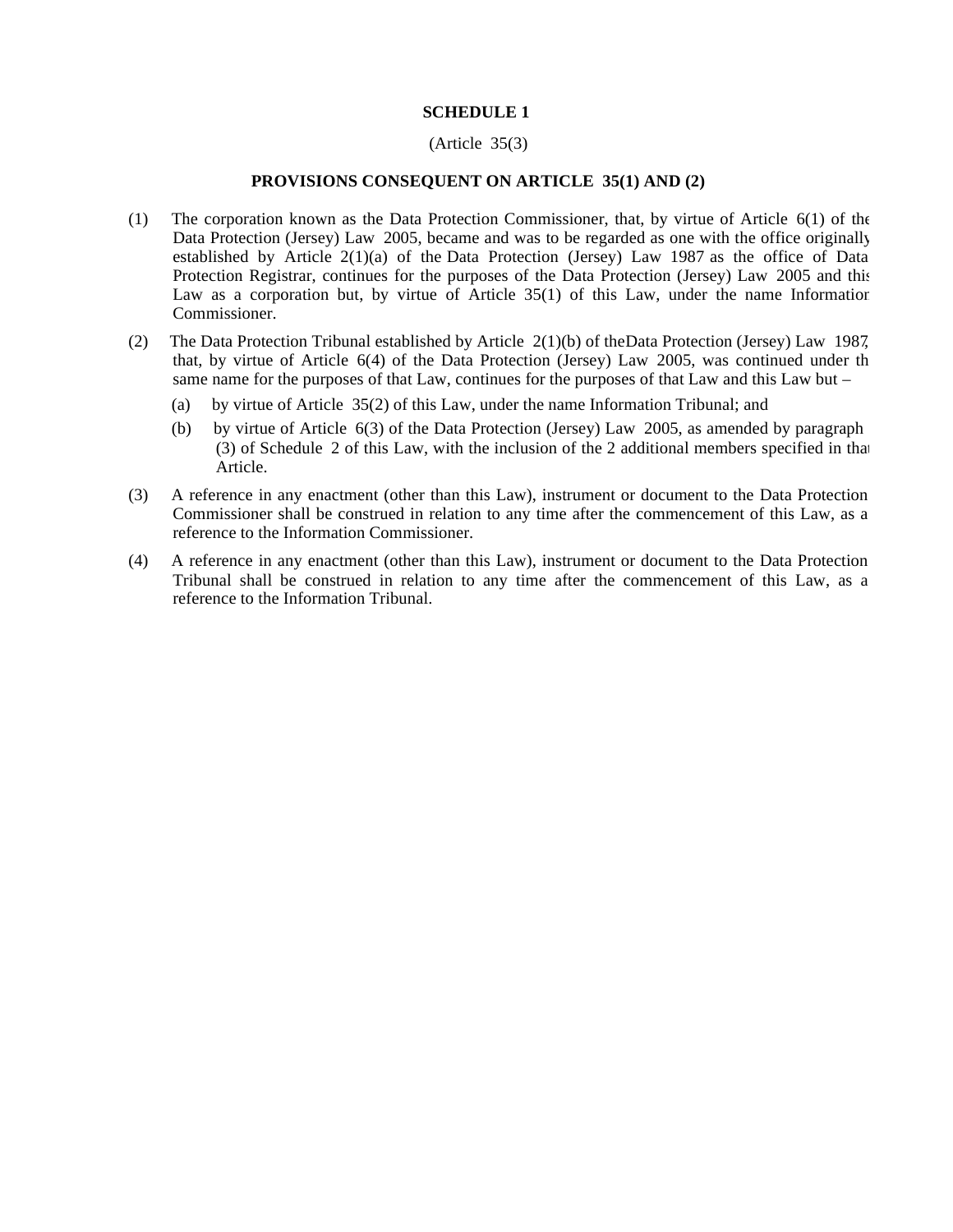#### **SCHEDULE 2**

#### (Article 41)

#### **ENACTMENTS AMENDED**

#### **1 Data Protection (Jersey) Law 2005**

- $(1)$  In Article  $1(1)$ 
	- (a) in the definition "Commissioner" for "Data Protection Commissioner" there is substituted "Information Commissioner";
	- (b) in the definition of "data", the word "or" at the end of paragraph (b) is omitted and after paragraph (c) there is inserted-
		- "or
		- (d) is recorded information held by a public authority and does not fall within any of paragraphs (a) to  $(c)$ ;";
	- (c) after the definition of "processing" there is inserted –

" 'public authority' has the same meaning as in the Freedom of Information (Jersey) Law  $200$ ;" and

(d) for the definition "Tribunal" there is substituted  $-$ 

" 'Tribunal' means the Information Tribunal referred to in Article 6.".

- (2) After Article 1(6) there is inserted
	- "(7) In paragraph (d) of the definition of 'data' in paragraph  $(1)$ , the reference to information 'held' by a public authority shall be construed in accordance with Article 1(4) of the Freedom of Information (Jersey) Law 200.".
- (3) For Article 6 there is substituted –

#### **"6 Commissioner and Tribunal**

- (1) There is a Commissioner, known as the Information Commissioner, for the purposes of this Law and of the Freedom of Information (Jersey) Law 200-.
- (2) There is a Tribunal, known as the Information Tribunal, for the purposes of this Law and of the Freedom of Information (Jersey) Law 200-.
- (3) The Tribunal shall consist of a president, and 6 other members, appointed by the States.
- (4) The 6 other members shall be appointed on the basis that they represent the interests of data subjects, data controllers, public authorities and those likely to seek information from public authorities.
- (5) Of those 6 other members, one or more shall be appointed as vice-presidents by the States.
- (6) Schedule 5 shall have effect.".
- (4) After Article 9 there is inserted –

#### **"9A Unstructured personal data held by public authorities**

(1) In this Article 'unstructured personal data' means any personal data falling within paragraph (d) of the definition of 'data' in Article  $1(1)$ , other than information that is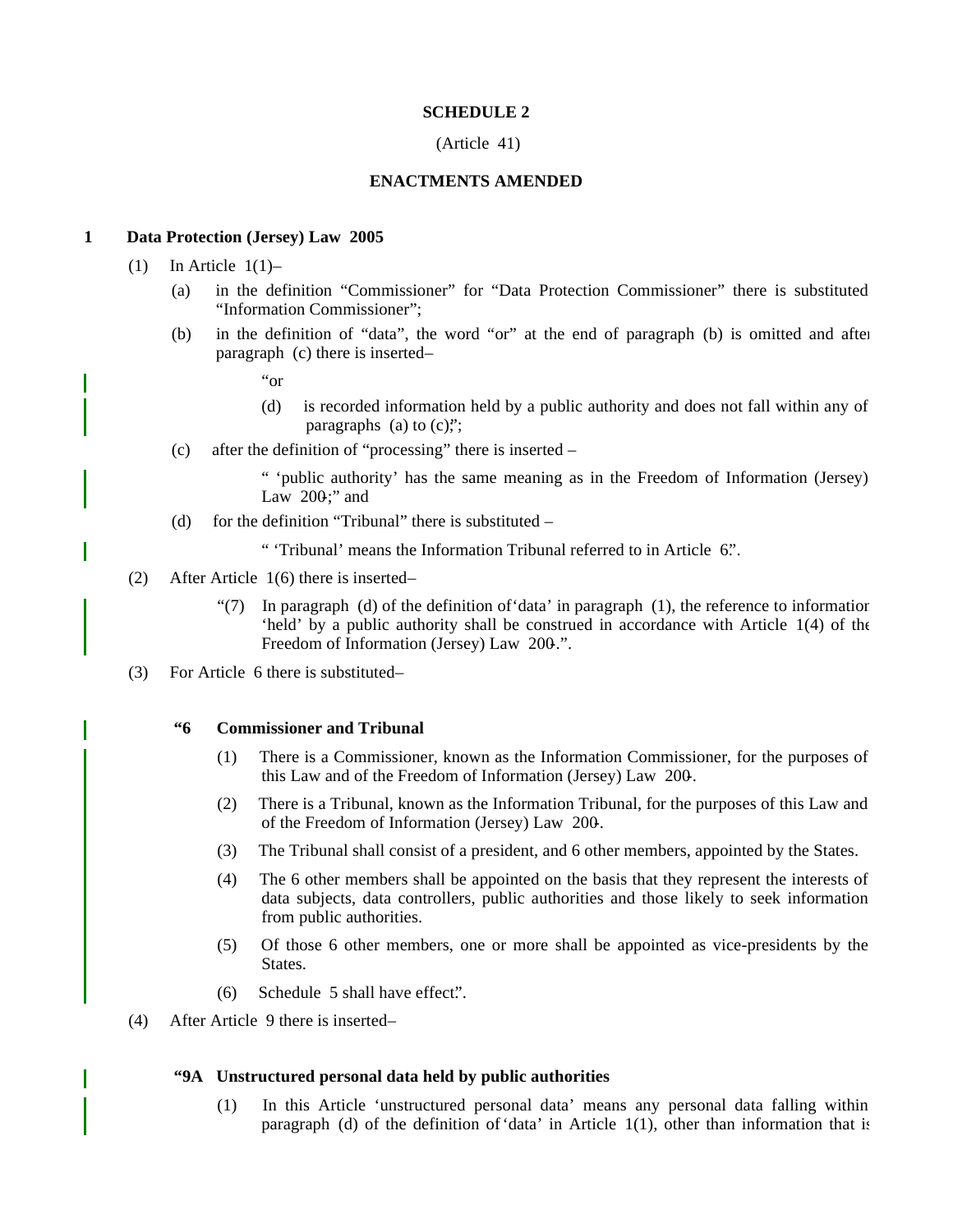- recorded as part of, or with the intention that it should form part of, a set of information relating to individuals to the extent that the set is structured by reference to individuals or by reference to criteria relating to individuals.
- (2) A public authority is not obliged to comply with paragraph (1) of Article 7 in relation t any unstructured personal data unless the request under that Article contains a description of the data.
- (3) Even if the data are described by the data subject in his or her request, a public authority is not obliged to comply with Article  $7(1)$  in relation to unstructured personal data if the authority estimates that the cost of complying with the request so far as relating to those data would exceed the appropriate limit.
- (4) Paragraph (3) does not exempt the public authority from its obligation to comply with Article 7(1) insofar as it requires the public authority to inform an individual if the unstructured personal data are being processed by or on behalf of the public authority unless the estimated cost of complying with that requirement alone in relation to those data would exceed the appropriate limit.
- (5) In paragraphs (3) and (4) 'the appropriate limit' means such amount as may be prescribed by Regulations.
- (6) Any estimate for the purposes of this Article must be made in accordance with Regulations under Article  $\overline{5}$  of the Freedom of Information (Jersey) Law 200".
- (5) In Article 16(1), for the word and" at the end of paragraph (f) there is substituted-

"(fa) where the data controller is a public authority, a statement of that fact; and".

(6) After Article 33 there is inserted –

#### **"33A Manual data held by public authorities**

Personal data falling within paragraph (d) of the definition of data' in Article  $1(1)$  are exemp from –

- (a) the first, second, third, fifth, seventh and eighth data protection principles;
- (b) the sixth data protection principle except so far as it relates to the rights conferred on data subjects by Articles 7 and 14;
- (c) Articles 10 to 12;
- (d) Article 13, except so far as it relates to damage caused by a contravention of Article 7 or of the fourth data protection principle and to any distress which is also suffered by reason of that contravention;
- (e) Part 3; and
- $(f)$  Article 55".
- (7) In Article 34 after the word"enactment" there is inserted "other than an enactment contained in the Freedom of Information (Jersey) Law 200".
- (8) After Article 35 there is inserted –

#### **"35A States Assembly privilege**

Personal data are exempt from –

- (a) the first data protection principles, except to the extent it requires compliance with the conditions in Schedules 2 and 3;
- (b) the second, third, fourth and fifth data protection principles;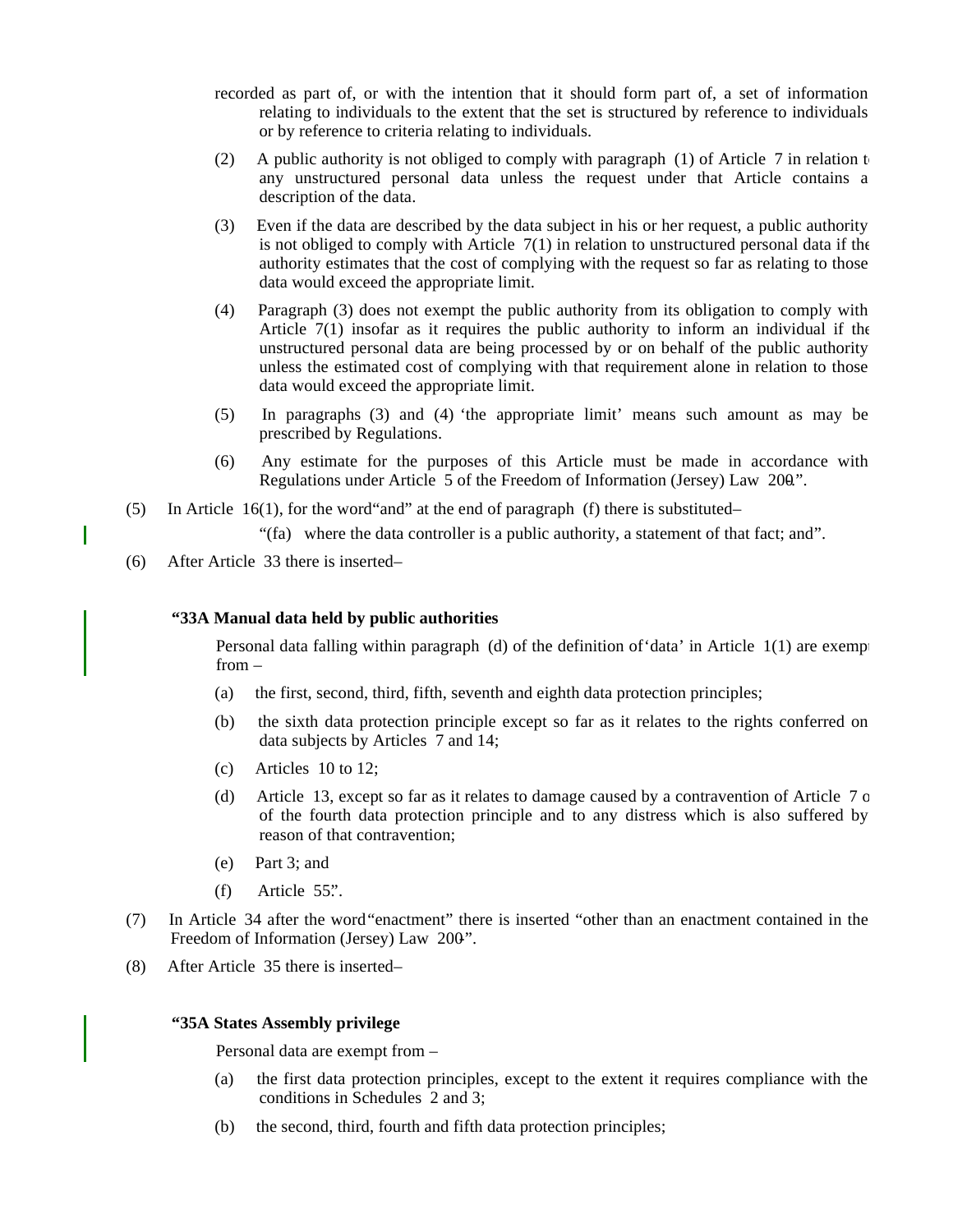- (c) Article 7; and
- (d) Articles 10 and  $12(1)$  to (3),

if the exemption is required for the purpose of avoiding an infringement of the privileges of the States Assembly.".

- (9) After Article  $56(6)$  there is inserted-
	- "(6A) A record is not a relevant record to the extent that it relates, or is to relate, only to personal data falling within paragraph (d) of the definition of'data' in Article 1(1).".
- (10) After Article 63 there is inserted-

#### **"63A Application to States Assembly**

- (1) Except as provided by Article 35A, this Law applies to the processing of personal data by or on behalf of the States Assembly.
- (2) Where the purposes for which and the manner in which any personal data are, or are to be, processed are determined by or on behalf of the States Assembly the data controller in respect of those data for the purposes of this Law shall be the Greffier of the States.
- (3) Nothing in paragraph (2) is to be taken to render the Greffier of the States liable to prosecution under this Law but Article 55 and paragraph 13 of Schedule 9 shall apply  $\uparrow$ a person acting on behalf of the States Assembly as they apply to any other person.".
- (11) In paragraph 5(c) of Schedule 2 for"the States" there is substituted "the States Assembly".
- (12) In paragraph 7(c) of Schedule 2 for"the States" there is substituted "the States Assembly".
- (13) For the heading of Schedule 5 for the Law there is substituted –

#### **"SCHEDULE 5**

#### $(A<sup>rt</sup>icle 6(6))$

#### **INFORMATION COMMISSIONER AND INFORMATION TRIBUNAL"**

- (14) For paragraph  $1(1)$  of Schedule 5 there is substituted
	- "(1) The Commissioner shall be a corporation sole by the name of the 'Information Commissioner'.".
- (15) Schedule 6 is amended
	- (a) by omitting from paragraph 2"under Article 28(6) or 48" and substituting "under Article 28(6) or Article 48 of this Law or Article 40 of the Freedom of Information (Jersey) Law 200;
	- (b) by omitting from paragraph 5"under Article 28(6) or 48" and substituting "under Article 28(6) or Article 48 of this Law or Article 40 of the Freedom of Information (Jersey) Law 200.

#### **2 Data Protection (Appeals) (Jersey) Regulations 2006**

In Regulation 2 for"Data Protection Tribunal" there is substituted "Information Tribunal".

#### **3 Data Protection (Credit Reference Agency) (Jersey) Regulations 2005**

In paragraph 5 of the Schedule for "Data Protection Commissioner" there is substituted "Information Commissioner".